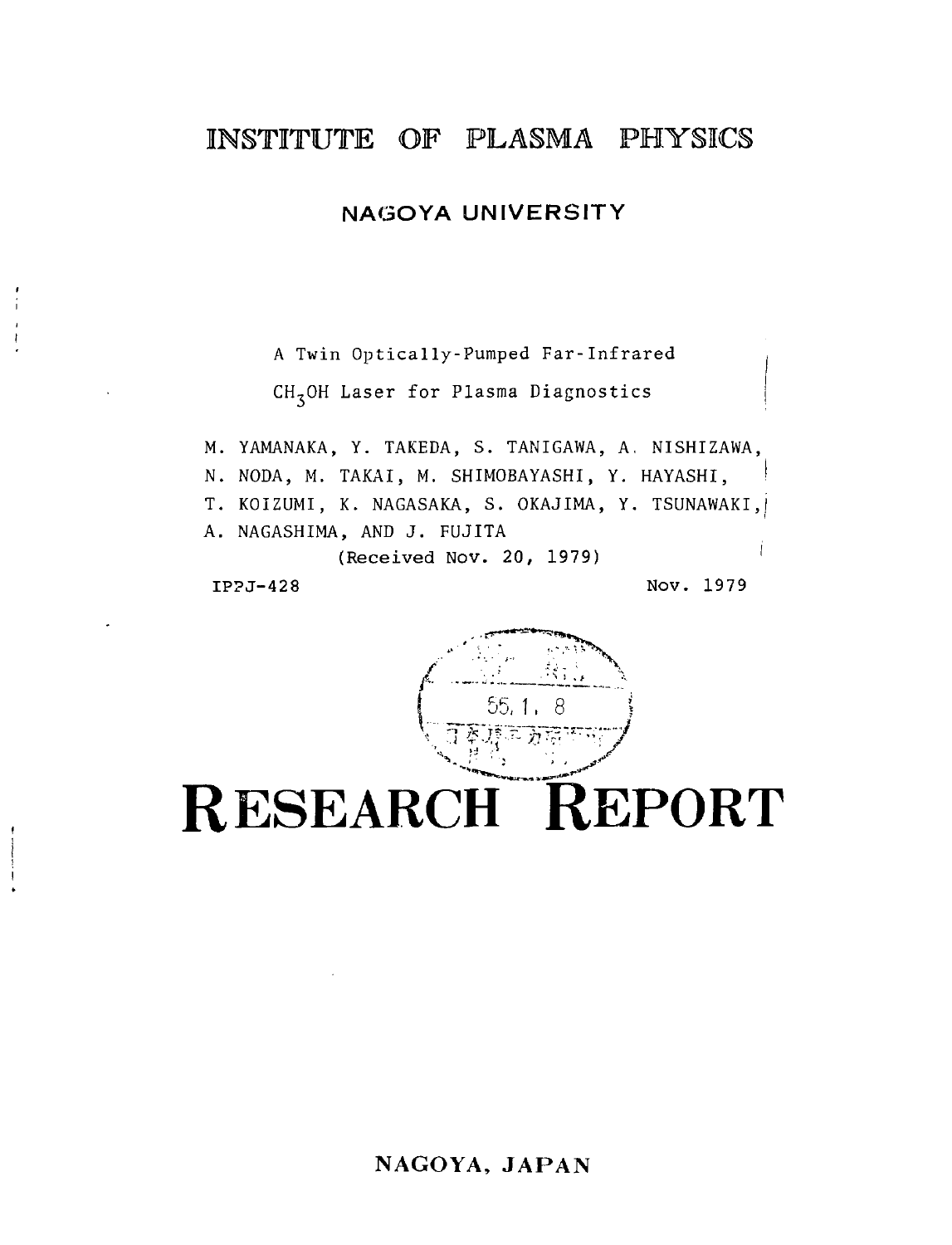A Twin Optically-Pumped Far-Infrared CH,OH Laser for Plasma Diagnostics M. YAMANAKA, Y. TAKEDA, S. TANIGAWA, A. NISHIZAWA, N. NODA, M. TAKAI, M. SHIMOBAYASHI, Y. HAYASHI, T. KOIZUMI, K. NAGASAKA, S. OKAJIMA, Y. TSUNAWAKI, A. NAGASHIMA, AND J. FUJITA (Received Nov. 20, 1979) IPPJ-428 Nov. 1979

Further communication about this report is to be sent to the Research Information Center, Institute of Plasma Physics, Nagoya University, Nagoya 464, Japan.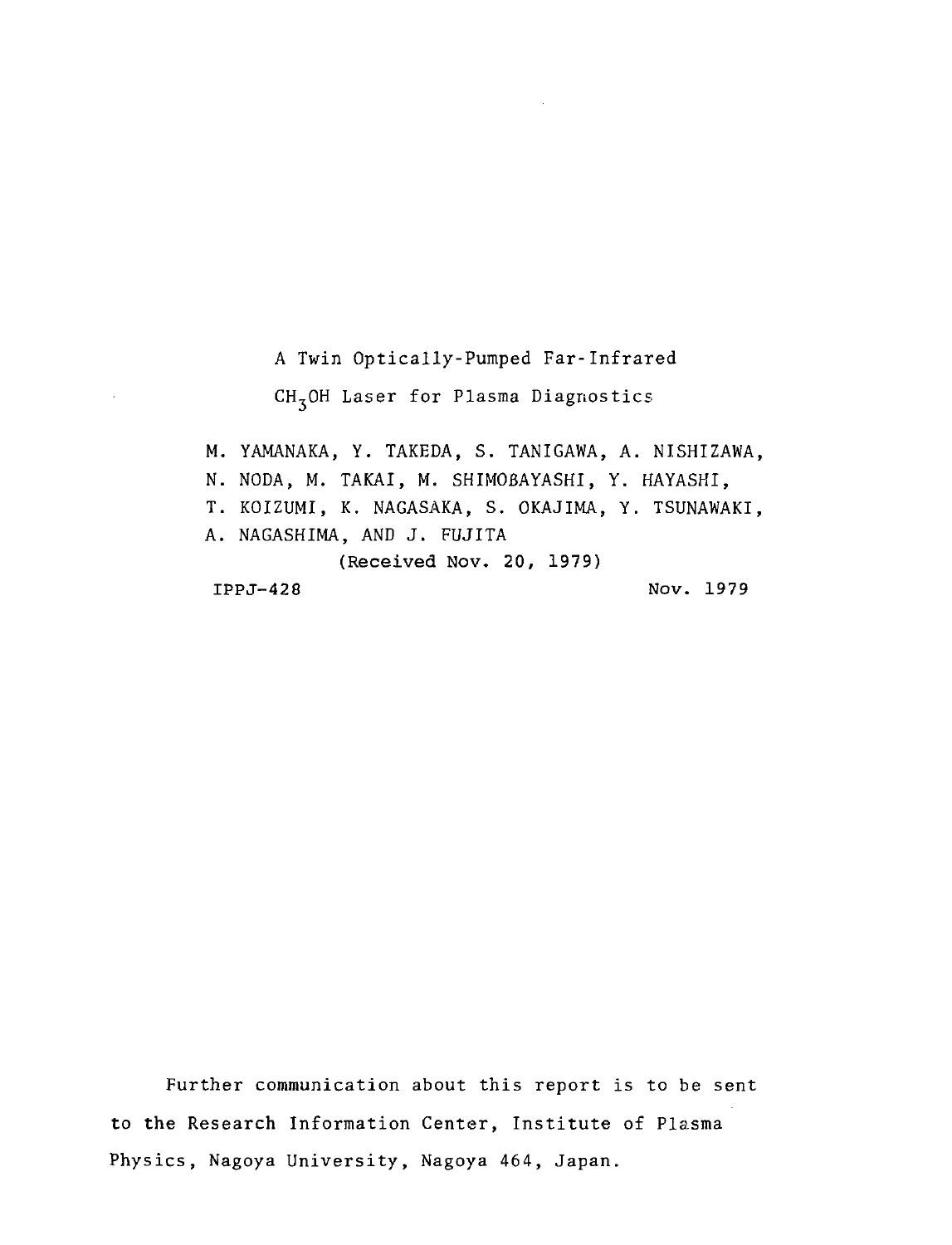M. Yamanaka and Y. Takeda are with the Department of Applied Physics, Osaka University, Yamada-Kami, Suita, Osaka 565, Japan.

S. Tanigawa was with the Department of Applid Physics, Osaka University, Yamada-Kami, Suita, Osaka 565, Japan. He is now with the Applied Communication Division, Fujitsu Ltd., 1015 Kamiodanaka, Kawasaki 211, Japan.

A. Nishizawa, N. Noda and J. Fujita are with the Institute of Plasma Physics, Nagoya University, Nagoya 464, Japan.

M. Takai, M. Shimobayashi are with the Department of Electrical Engineering, Kansai University, Suita, Osaka 564, Japan.

Y. Hayashi was with the Department of Electrical Engineering, Kansai University, Suita, Osaka 564, Japan. He is now with the CANON Electronics Co., Inc., Chichibu, Saitama 369-18, Japan.

T. Koizumi and K. Nagasaka are with the Department of Physics, Science University of Tokyo, Tokyo 162, Japan.

S. Okajima is with the Department of Applied Physics, Chubu Institute of Technology, Kasugai, Aichi 487, Japan.

Y. Tsunawaki is with the Department of Chemistry, Osaka Industrial University, Daito, Osaka 574, Japan.

A. Nagashima is with the Tokai Research Establishment, Japan Atomic Energy Research Institue, Naka, Ibaragi 319-11, Japan.

(Submitted to IEEE J. Quantum Electron.)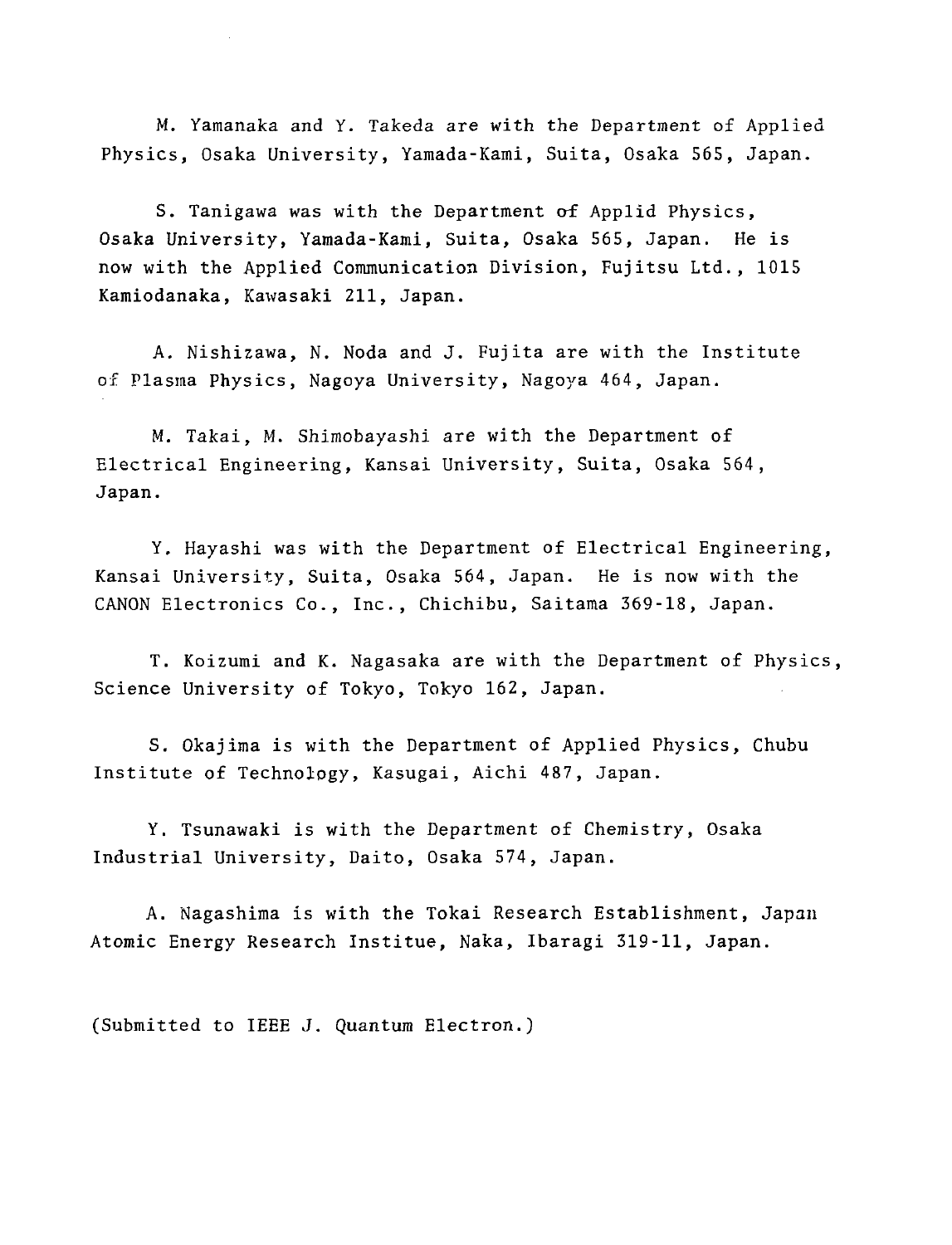#### Abstract

A twin optically-pumped far-infrared CH<sub>3</sub>OH laser has been constructed for use in plasma diagnostics. The anti-symmetric doublet due to the Raman-type resonant two-photon transition is reproducibly observed at 118.8 ym. With the 118.8-ym line, it is obtained from the frequency separation of the anti-symmetric doublet that the CH<sub>3</sub>OH absorption line center is 16  $\pm$  1 MHz higher than the pump 9.7-um P(36) CO<sub>2</sub> laser line center. It is shown that the Raman-type resonant two-photon transition is useful in order to get several-MHz phase modulation for the farinfrared laser interferometer. Some preliminary performances of this twin laser for the modulated interferometer are described.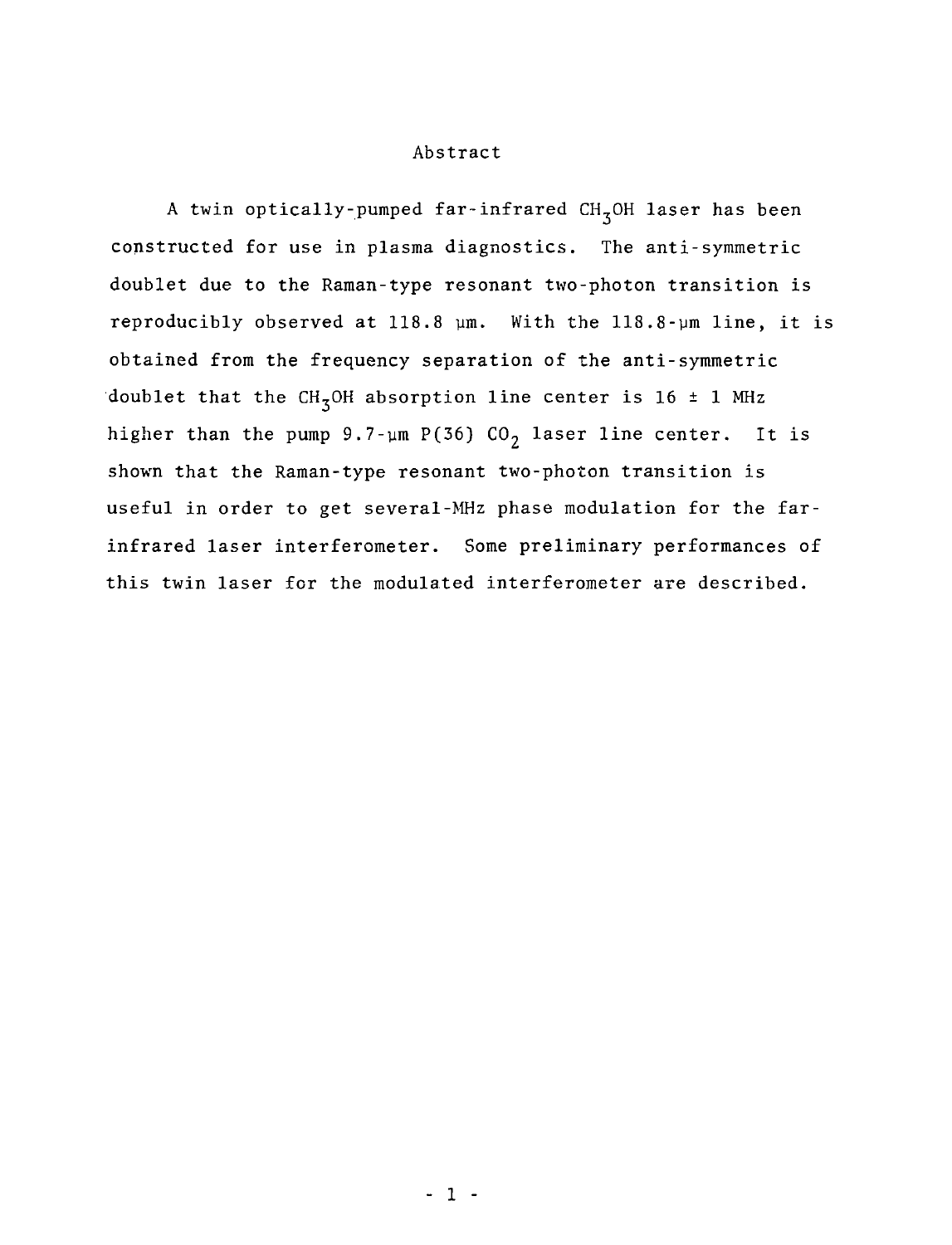#### I. Introduction

In the modulated far-infrared (FIR) laser interferometer used for measuring the radial and temporal behavior of electron density of large Tokamaks [1], there are two different phase modulation techniques such as the mechanical Doppler shifting scheme by Véron [1, 2] and the non-mechanical dual beam scheme by Wolfe et al. [3]. With the mechanical modulation, although the.maximum Doppler shifted frequency that has been achieved by Peterson et al. [4] is about one MHz, low frequencies of a few tens kHz are being used conveniently [1, 2, 5]. In order to realize several-MHz modulation stably, it may be important to know the cavity detuning characteristics of the optically pumped FIR laser [6] in detail. For such purpose, the anti-symmetric doublet due to the Raman-type resonant two-photon transition, which has been observed by Seligson et al. [7], and Heppner et al. [8, 9], may be attractive because it can provide us a wide frequency range of lasing.

We have constructed a twin optically-pumped FIR  $CH<sub>z</sub>OH$  laser composed of two identical waveguide resonators for the modulated interferometer system, which will be applied, for example, to the JIPP T-II Tokamak machine [10], and the Raman-type resonant twophoton transition at 118.8  $\mu$ m as well as at 70.5  $\mu$ m was experimentally investigated in most detail. The pump offset frequency with the 118.8-ym line was obtained for the first time through the two-photon transition. Heterodyne beat signals were also observed to know the frequency stability of this twin laser.

Recently, Plainchamp [11] has investigated the frequency

- 2 -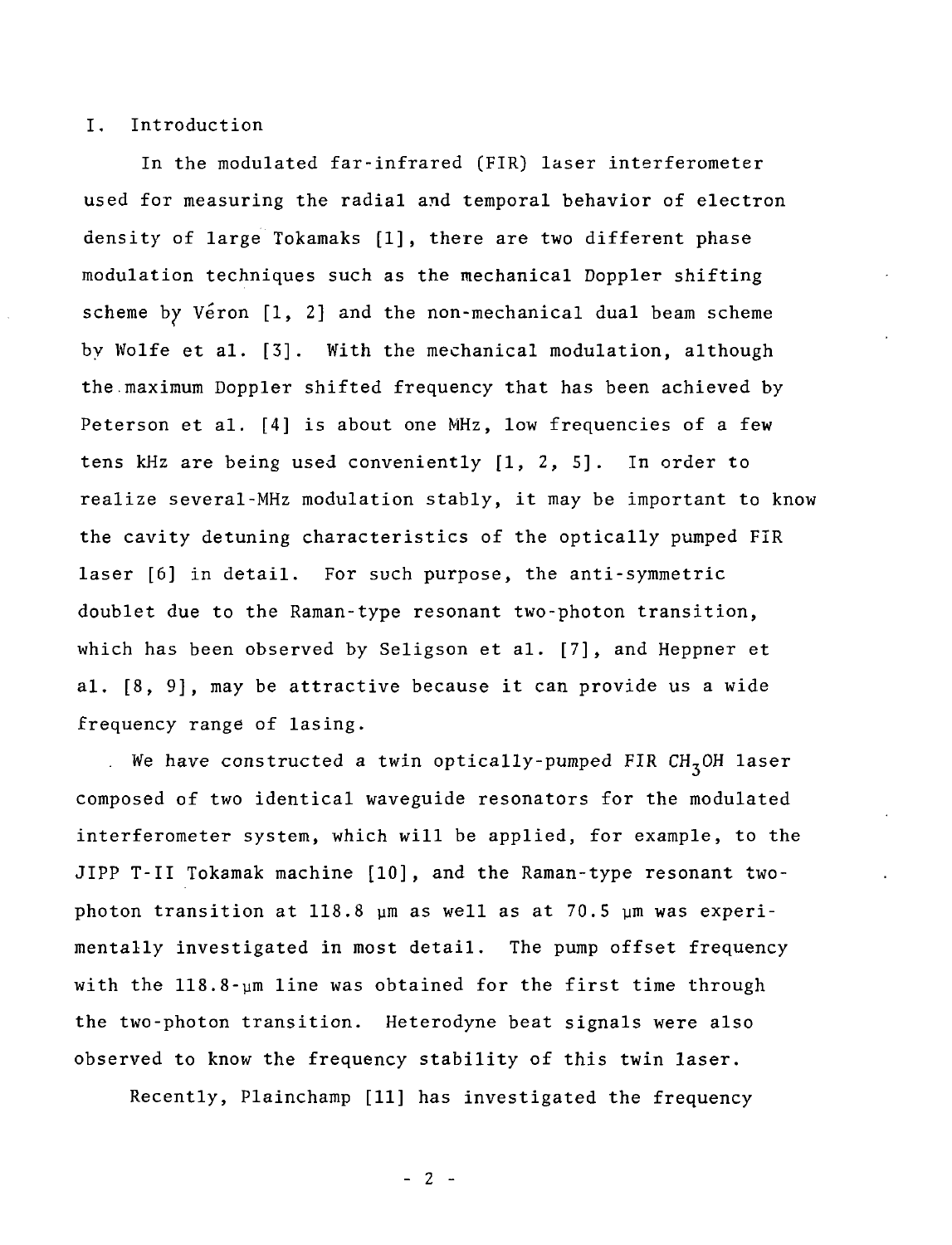instability of the two optically-pumped FIR  $CH<sub>7</sub>OH$  waveguide lasers.

#### II. Experimental

Figure 1 shows the twin  $CO_2$ -laser-pumped FIR CH<sub>3</sub>OH laser and the modulated interferometer attached to it for simulation experiments. The twin laser is of waveguide type [12], consisting of two identical 30-mm ID fused-quartz tubes of 2 m in length with plane external reflectors at each end, similar to the one by Hodges et al. [13]. Since the theoretical attenuation coefficient for the fused-quartz and for the linearly-polarized EH<sub>11</sub> mode is given by [12, 14]

$$
\alpha = 1.827 \lambda_0^2 / r^3 \qquad \text{dB/m}, \qquad (1)
$$

where  $\lambda_0$  is the wavelength in m and r is the radius of cylindrical waveguide in m, then the calculated loss for the 30-mm ID fusedquartz tube of 2-m long is 0.35%/pass at 118.8  $µm$ . This twin laser is set on a granite bench, and the separation between the laser mirrors is fixed using "Neoceram" glass pipes [15] having thermal expansion coefficient of maximum  $\pm$  1 x 10<sup>-7</sup>/°C. Although the input and output flat-mirrors, having a 2-mm hole at the center, were used in the heterodyne-beat experiments as shown in Fig.l, the 4-mm hole input mirror to introduce all the pump power into the cavity and the capacitive mesh output coupler [3, 16] to get as large diameter output beam as 30 mm in diameter were also tried. Each laser mirror is set between two bellows in order to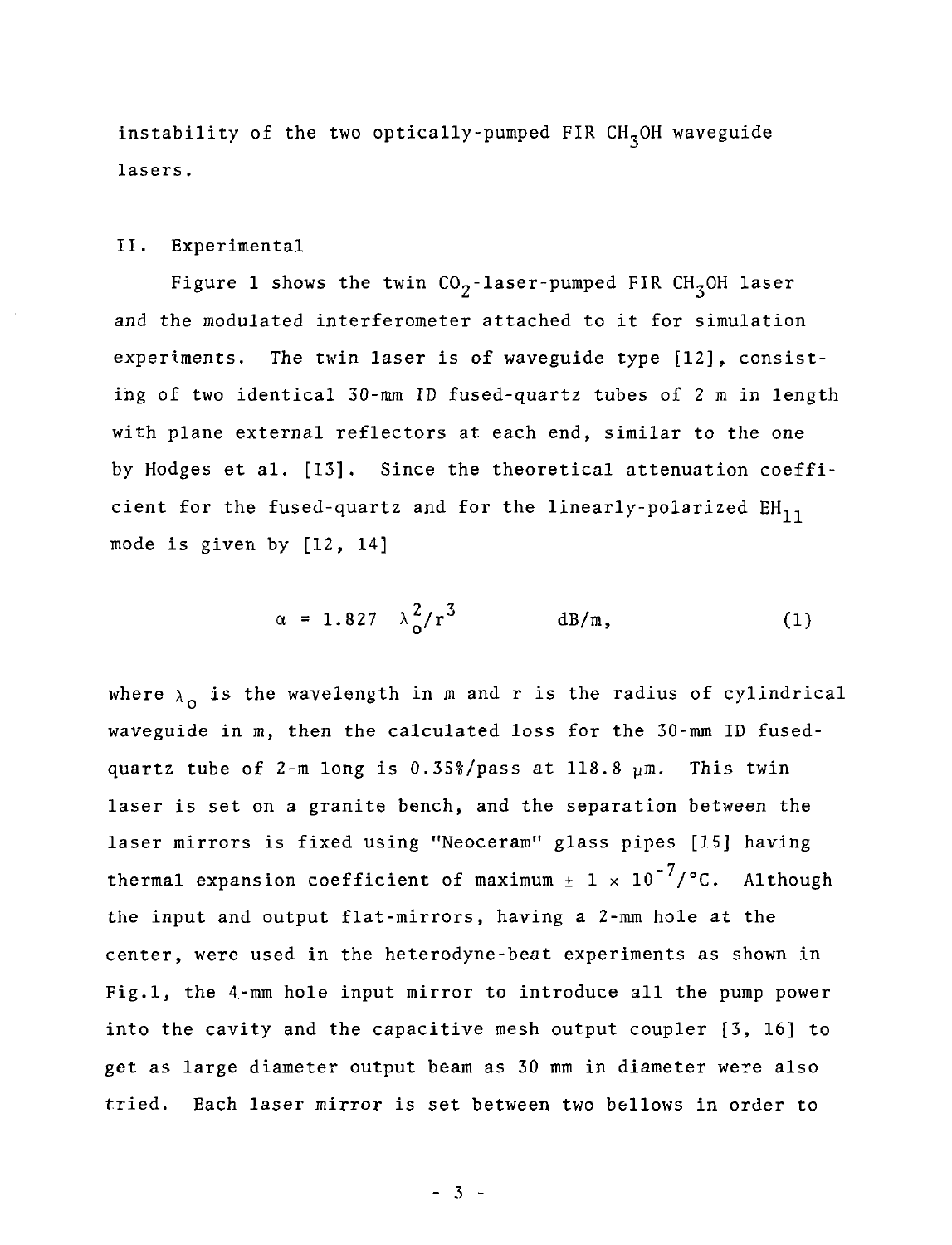be free from atmospheric pressure changes. The output coupler assembly is located on a translation stage driven by a differential micrometer screw. On taking the detuning characteristics of the anti-symmetric doublet, the output coupler assembly was moved back and forth along the laser axis at the constant speed of  $2 \mu m/min$ . The frequency change,  $\Delta v$ , on the detuning curve was calculated by simply using the tuning equation

$$
\Delta v = -v \frac{\Delta L}{L} \tag{2}
$$

where  $\nu$  is the lasing frequency, L is the cavity length, and AL is the fractional change of L. The pump  $CO<sub>2</sub>$  laser beam was injected into the waveguide through the coupling hole after being collimated [13] using an inverted telescope consisting of two ZnSe lenses with  $1/4$  magnification. The CH<sub>z</sub>OH vapour flowed through the waveguide, and its pressure was measured by a Pirani gauge; the true pressure was about 40% of its indicated numbers.

The pump cw  $CO<sub>2</sub>$  laser with the free-spectral range of 80 MHz, built in our laboratory, can lase on the  $9.7$ -um P(34) and P(36) lines with maximum output power of 25 W and 23 W, respectively. Since variable frequency locking of the pump  $CO<sub>2</sub>$  laser was essential to observe clearly the Raman-type resonant two-photon transition, the pump  $CO<sub>2</sub>$  laser frequency was stabilized servomechanically (Fig.2) or manually by utilizing the slope of its detuning curve, as shown in Fig.3. This stabilization mechanism of non-modulation type is simple, easy to construct and inexpensive (a similar mechanism [17] has been reported independently after

 $- 4 -$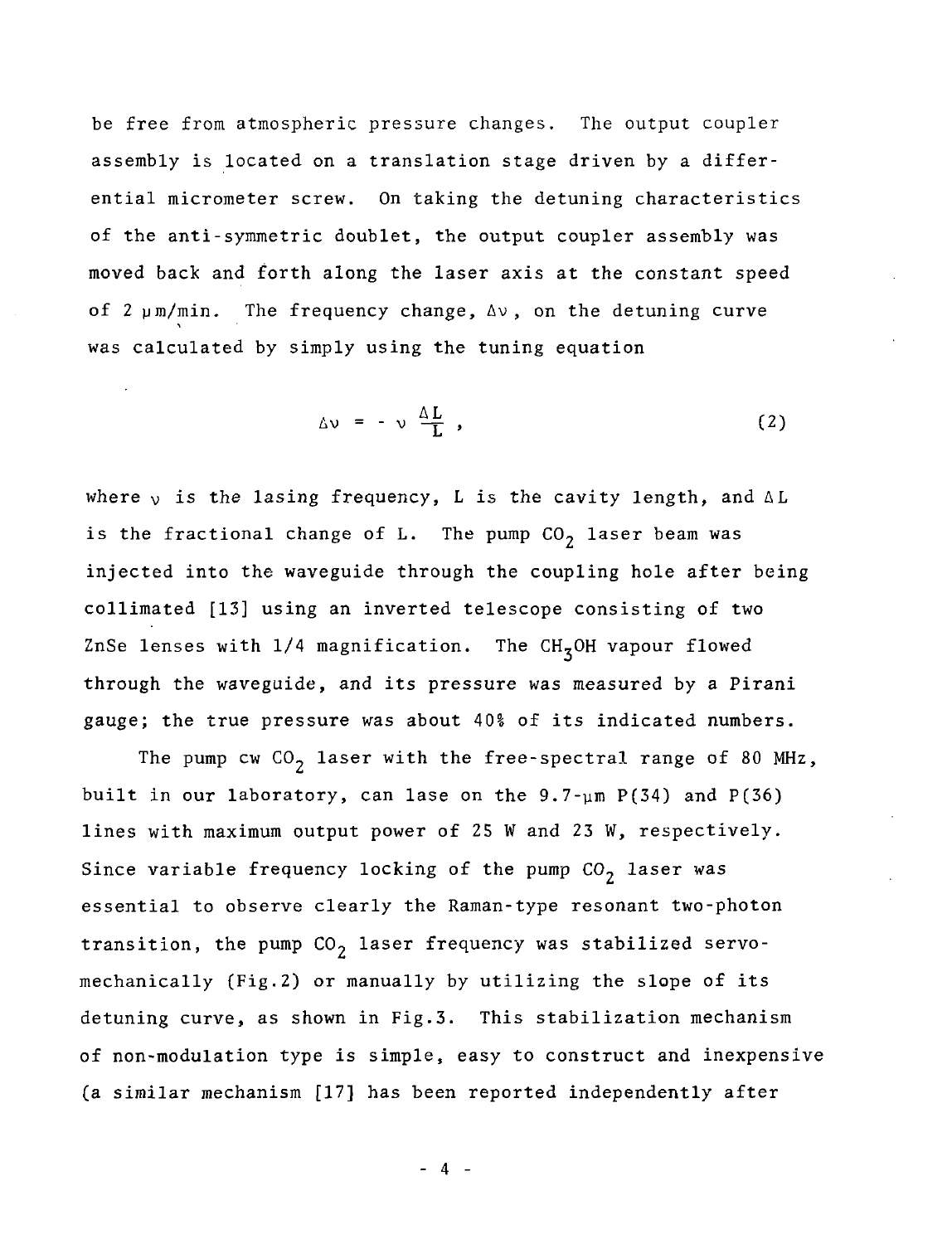this our system had been completed). The red He-Ne laser beam was combined colinearly with the invisible  $CO<sub>2</sub>$  laser beam at the ZnSe beam splitter for conveniently aligning the optical elements,

This twin CH<sub>z</sub>OH laser can lase at the wavelengths of 70.5 to  $699.4 \text{ µm}$ . To get the tuning curves, a Golay detector or a pyroelectric detector were used.

The simple Mach-Zehnder type interferometers were composed, using 16-un Mylar beam splitters for the simulation experiments. The heterodyne beam signals were generated in a Ge:Ga detector with two elements and displayed on a spectrum analyzer (HP 85S3B/ 8552B). The Ge:Ga detector [18] had a maximum responsibility of over  $10^3$  V/W and we could detect the heterodyne beat signals up to 6 and 5 MHz at 118.8 and 170.6 ym, respectively.

#### III. Experimental Results and Discussion

When there was some pump offset, the anti-symmetric doublet due to the Raman-type resonant two-photon transition was reproducibly observed at 118.8  $\mu$ m, as shown in Fig.4, where the plus and minus frequency scans were taken to check the reproducibility while the pump  $CO<sub>2</sub>$  frequency was maintained constant (see Fig.3). Since the Doppler width at 118.8 ym is calculated to be 5.5 MHz (FWHM) at 300°K and the pump power coupled into the cavity was estimated to be on the order of one watt, the small width of about 2.3 MHz, which is mean value of two opposite frequency scans for the resonance pumping (in this case,  $CH<sub>z</sub>OH$ pressure was 80 mtorr) may be pressure-broadened. This means that we are making the Doppler-free stimulated-emission

- 5 -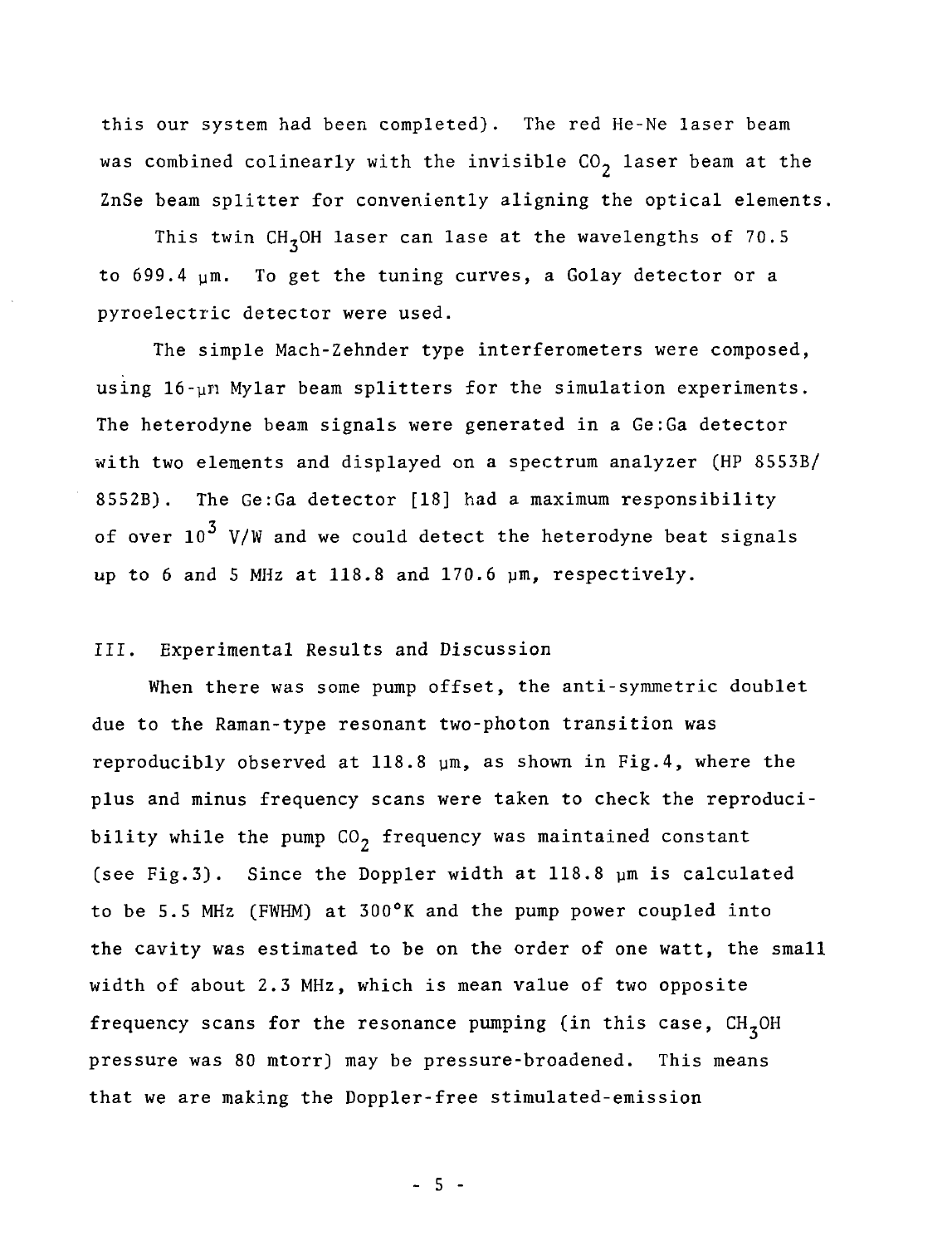spectroscopy which will be discussed later. With the antisymmetric doublet, the large (small) peak corresponds to forward (backward) gain [7]. The doublet, which appears on the FIR laser transition when there is a pump offset, comes from the Doppler effect; and the directional anisotropy in the FIR gain is due to the quantum mechanical feature of the optically-pumped threelevel laser where both pump- and FIR-transitions are Dopplerbroadened  $[7]$ . The doublet separation frequency,  $\delta$ , is given by

$$
\delta = 2.|\Delta| \cdot \frac{\lambda_{\text{pump}}}{\lambda_{\text{FIR}}} \tag{3}
$$

where  $\triangle$  is the pump offset frequency which is defined as pump CO<sub>2</sub> laser frequency minus CH<sub>3</sub>OH absorption line center frequency, and  $\lambda_{\text{num}}$  and  $\lambda_{\text{FIR}}$  are the pump-laser and the FIR-laser wavelength, respectively [7], When the sign of pump offset is plus (minus), the larger peak corresponding to the forward gain is on the plus (minus) frequency side from the smaller peak, which clearly agrees with the theoretical prediction [7]. On the 118.8- and 170.6-um lines, the  $CH<sub>z</sub>OH$  absorption line center frequency was measured to be 15  $\pm$  5 MHz higher than the CO<sub>2</sub> laser line center by changing the  $CO<sub>2</sub>$  laser frequency while the 170.6ym laser line was set at the output peak, because the 118.8- and 170.6-ym lines share the same upper level as assigned by Henningsen [19] and Danielewicz and Coleman [20] and the 170.6  $µm$  line does not have the doublet (Fig.6). Therefore, for on resonance pumping, the pump frequency was set around + IS MHz from the  $CO<sub>2</sub>$  line center. With the right two tuning-curves on

 $- 6 -$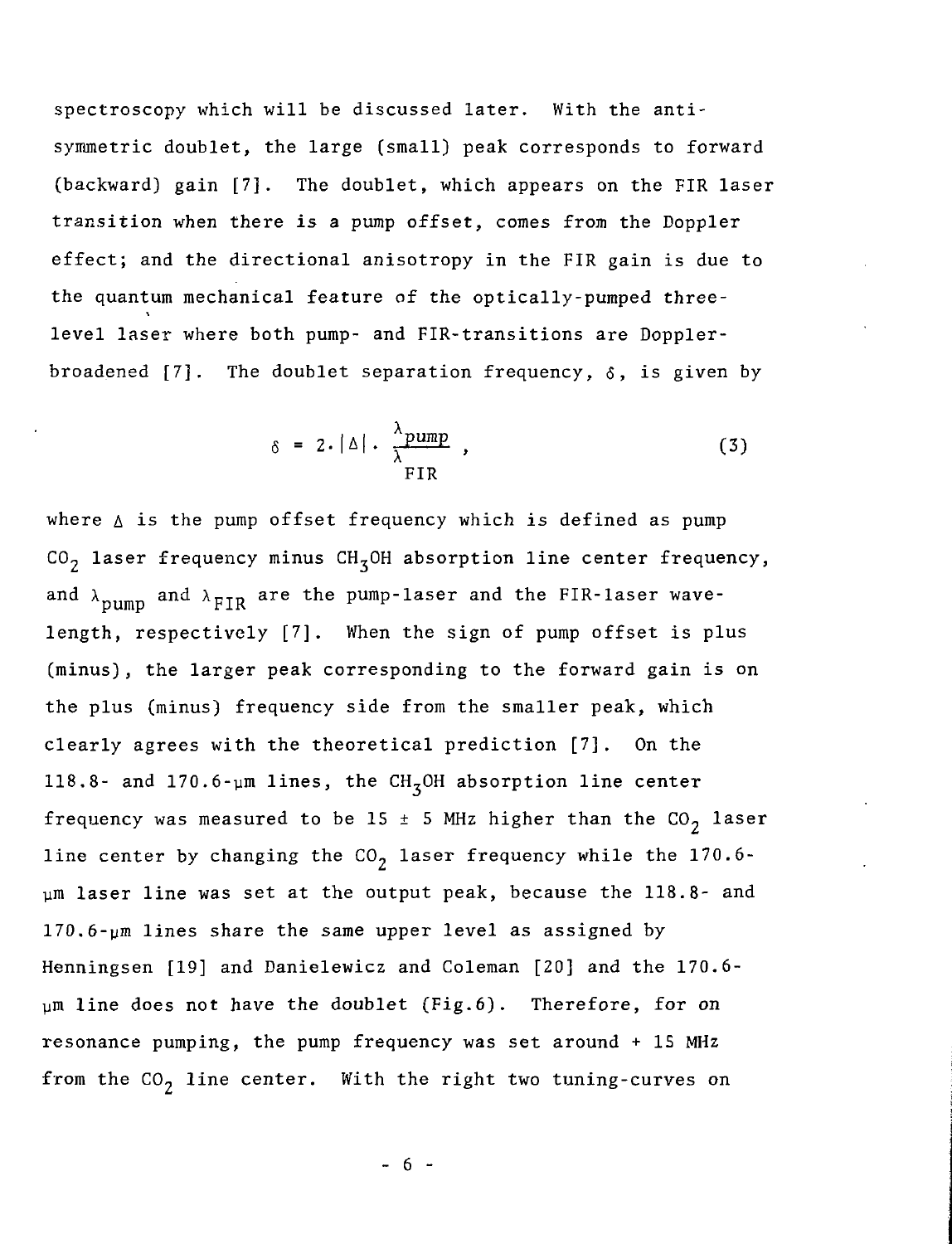Fig.4, the pump offset calculated to be - 11 MHz from the observed doublet separation of 1.8 MKz agreed within experimental errors with the actual pump offset of -  $14 \pm 5$  MHz; and with the left two ones, the pump offset calculated to be + 10  $MHz$  (=  $+$  X MHz) using the doublet separation observed agreed also with the actual pump offset. For the anti-symmetric doublet, the ratio of the forward peak to the backward peak with the plus pump offset is larger than the one with minus pump offset. This may be understood as follows. In the case of plus pump offset the pump power is small because the  $CO<sub>2</sub>$  laser is set on the lower slope; so that the backward gain becomes not much larger than the cavity losses, resulting in smaller output power as pointed out by Seligson et al. [7].

As expected from eq.  $(3)$ , the doublet separation at 118.8  $\mu$ m increased continuously with increasing pump offset frequency, as shown in Fig.5. This means that the peak frequencies of FIR laser are tunable within a limited frequency range which largely depends upon the pump intensity as seen in Fig.9; that is, if the pump intensity is large, this tunable frequency range becomes wide because of high gain. Figure 6 shows that the antisymmetric doublet is not present at 170.6 pm, where the pump offset from the absorption line center was maintained to be - 14 MHz and the both frequency scans were taken to show again the reproducibility. This may be due to the smaller  $\delta$  at 170.6  $\mu$ m being masked by collisional broadening [7].

Figure 7 shows the doublet due to the Raman-type resonant two-phcton transition observed on both modes a and b at  $70.5 \mu m$ ,

- 7 -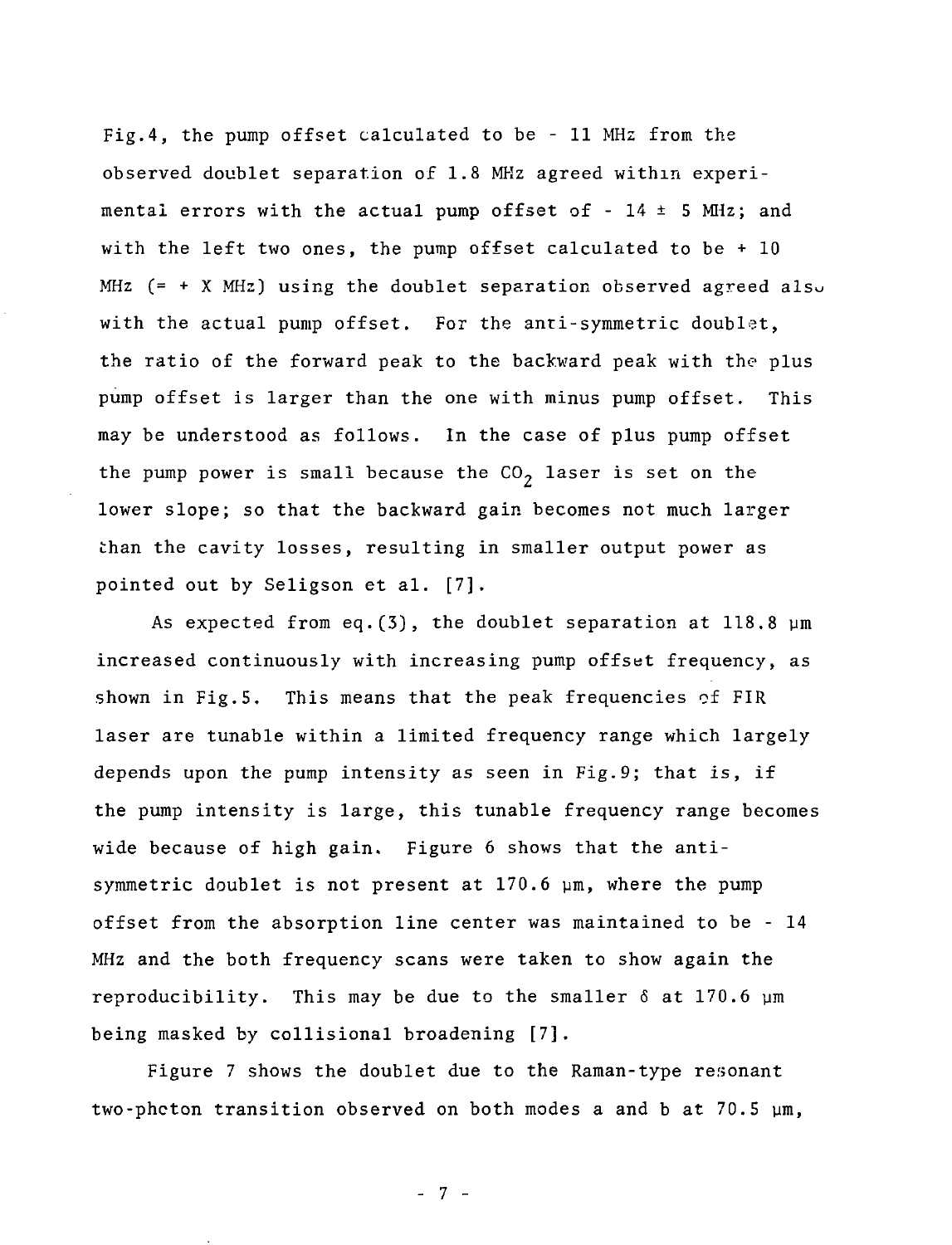and a doublet separation up to 4.3 MHz was observed by changing the pump offset frequency. In this case, the pump intensity was such that six modes were allowed to lase at  $70.5 \mu$ m and a single mode at 699.4 ym. With the 699.4 ym line, no doublet was observed on the detuning curve. In Fig.7, almost symmetric doublet at the pump offset of - 15.5 MHz which was calculated using eq.(3), where the pump  $CO<sub>2</sub>$  laser was nearly at the line center, is not clearly understood and left for further expeirmental and theoretical studies.

When the pump  $CO<sub>2</sub>$  laser was set at its line center manually, because the stabilization technique shown in Fig.2 can not work in principle or the top of the detunign curve, the anti-symmetric doublet with 2.6-MHz separation was observed at 118.8 ym, as shown in Fig.8. In order to check that this doublet truly originates not from two adjacent waveguide modes but through the two-photon transition, the self beat signal was searched for in vain, using the Ge:Ga detector at all frequencies within the lasing region of 6.4 MHz. From the doublet separation and the fact that the larger peak is on the lower frequency side, the pump offset was calcualted to be -  $16 \pm 1$  MHz, which is a good agreement with the value of  $-15 \pm 5$  MHz as described above. However, it may be worth to note that the detuning curve of the cw  $CO<sub>2</sub>$  laser becomes greatly asymmetric with decreasing the diameter of laser tube to 8 mm as in this work, and it was impossible to determine exactly the line center frequency of the  $CO<sub>2</sub>$  laser. On the other hand, Leite et al. [21] have measured the pump offset to be - 25  $\pm$  5 MHz by means of Lamb-dip

 $-8-$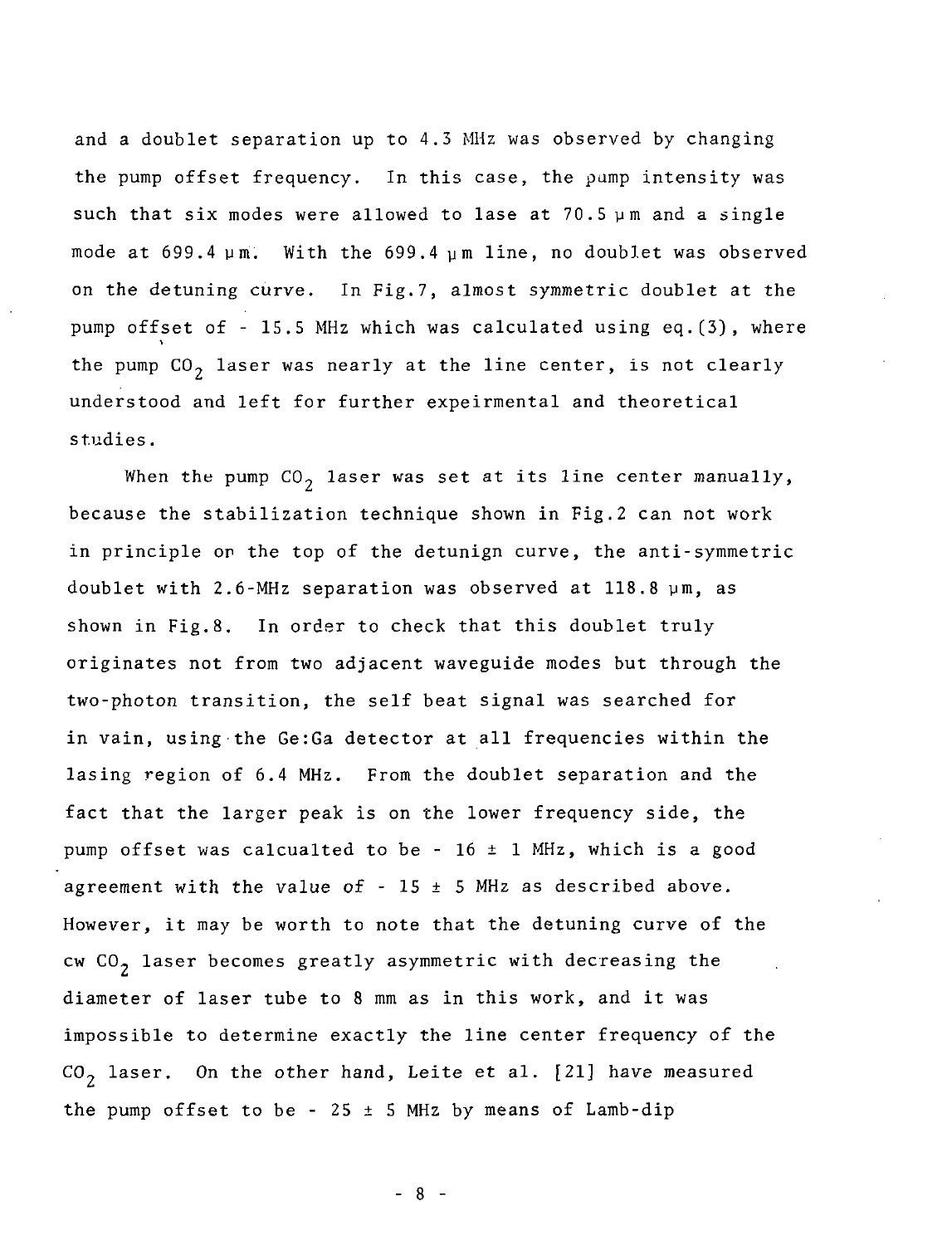spectroscopy and Inguscio et al.  $[22]$  have obtained - 29  $\pm$  3 MHz by means of the IR-FIR tansferred Lamp-dip spectroscopy (Lund et al. [17] have independently observed the transferred Lambdip). Independently, Lourtioz et al. [23] have measured it to be about - 25 MHz through the Raman-type resonant two-photon transition. Those different values for the pump offset with the  $118.8 \mu m$  line may be mainly due to the uncertainties as finding the  $CO<sub>2</sub>$  line center frequency. Therefore-Fig.8 may suggest that more accurate pump offsets for shorter lasing wavelengths than about 100  $\mu$ m can be obtained by using a pump CO<sub>2</sub> laser whose frequencies are locked exactly on the line center utilizing the Lamb-dip type resonances at 4.3  $\mu$ m [24]. Recently, Plainchamp [11] has measured the pump offset with the  $118.8 \text{--} \mu \text{m}$ line to be - 16 MHz utilizing the top of the saturated fluorescence Lamb-dip as a standard frequency, which is a good agreement with our value of - 16  $\pm$  1 MHz. In this way, if the absorption line centers of lasing molecules are measured, this will become one of the novel techniques in FIR molecular spectroscopy. Similar Doppler-free stimulated-emission spectroscopy has been done for the first time by Koffend et al. [25] with the optically-pumped infrared  $I_2$  laser.

 $\bar{1}$  $\frac{1}{2}$ 

> When the pump intensity was about one order of magnitude larger than in Fig. 4, using the  $4$ -mm hole input mirror to introduce all the pump power into the cavity, the power broadened anti-symmetric doublet was observed at  $118.8 \mu m$  (Fig.9) and a maximum doublet separation of 5.3 MHz was achieved. The 4.8-MHz width at  $\Delta \approx 0$  MHz is power-broadened by 1.4 MHz since the

> > - 9 -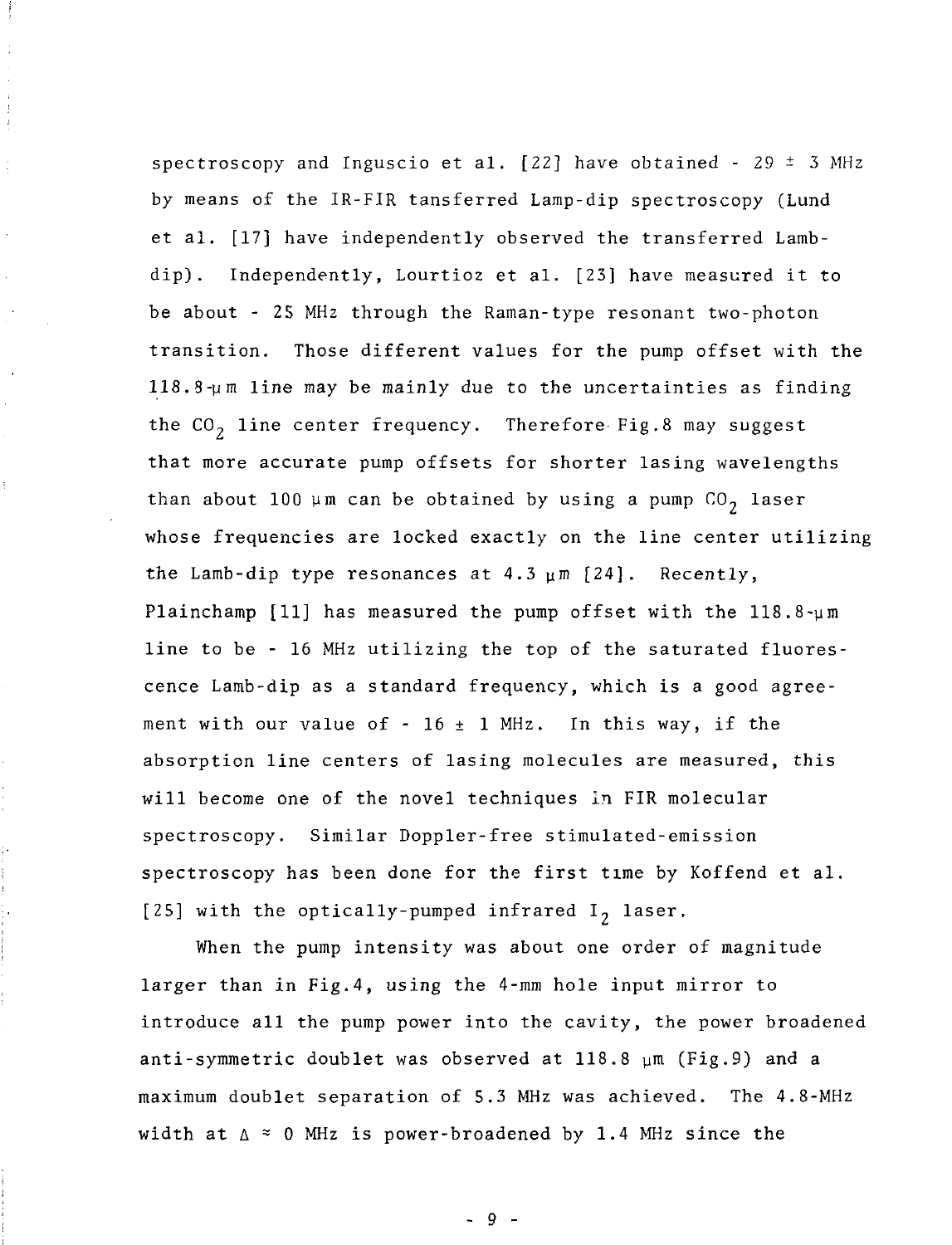collision-broadened width is estimated to be 3.4 MHz where the  $CH<sub>7</sub>OH$  pressure was 0.12 torr and the coefficient of pressurebroadened width of 28 MHz (FWHM)/torr by Heppner and Weiss [26] is used. Figure 10 shows how the power broadening contributes to shape of the anti-symmetric doublet at 118.8 um, where the CH,OH pressure of 120 mtorr and the pump offset of - 16 MHz were maintained constant. By decreasing the pump power slightly in order to neglect the effects of cavity loss on FIR gain as seen in Fig.4, the width of both forward and backward peaks became slim, resulting in enhancement of the degree of asymmetry of the doublet. Figure 9 is plotted on Fig.11, where the pump offsets calculated from the measured doublet separations are adopted. In order to get wider frequency range of lasing and larger output power for the modulated FIR laser interferometer, a pump offset around - 7 MHz may be suitable. This shows the variable frequency locking with no frequency modulation of the pump  $CO<sub>2</sub>$ laser using, for example, a Stark cell [27] outside the  $CO_2$ laser cavity, may be suitable; it is because as stated previously the detuning curve of the cw  $CO<sub>2</sub>$  laser utilizing the 8-mm ID tube becomes strongly asymmetric against linear mirror displacement, as seen in Fig.2 in ref.[28].

When a capacitive mesh coupler (grid constant and square separation being 76  $\mu$ m and 21  $\mu$ m, respectively [3, 16]) was used for 10-W pump power, the width of 3.9 MHz (FWHM) was obtained on resonance pumping, and a few mW output power was observed. It is expected that this output power will be easily increased [13] by using the more powerful cw  $CO<sub>2</sub>$  laser which is now under

- 10 -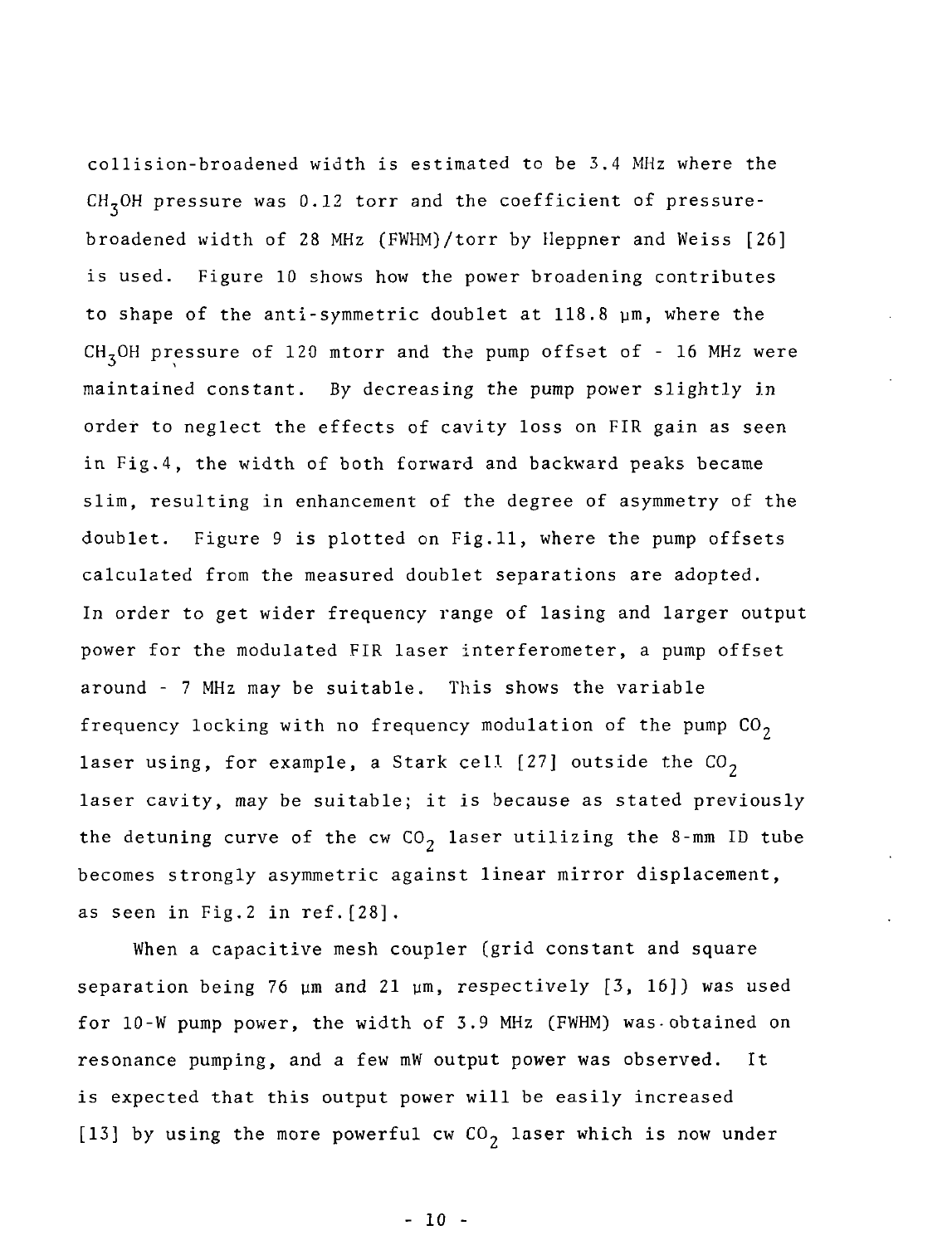construction for the plasma diagnostics. Also, to get large cw output power near 120 ym it will be attractive for us to use efficient lasing molecule such as  $CH_2F_2$  which has been found by Danielewicz et al. [29].

Figure 12 shows the about one MHz heterodyne beat signal with the free-running twin laser and with the weak pumping of a few watts. The single beat signal on Fig.12 clearly shows that the twin laser is lasing at a single transverse and longitudinal mode. In Fig.13, the long term fluctuation of the beat frequencies for this twin laser is shown, indicating that the beat signals are within  $\pm$  0.1 MHz for about 2 seconds. This may come from both the mechanical vibrations and the pump  $CO<sub>2</sub>$  laser power fluctuations of  $\pm$  10% at 120 Hz. This will be improved in the near future by using more rigid structures and the stable pump  $CO<sub>2</sub>$  laser. Figure 14 shows one example of the long term drift cf the beat frequencies for 24 minutes when the room temperature was 20  $\pm$  1°C, the pump beam being chopped at 20 Hz with 50% duty cycle. This shows that the about one-MHz beat frequency is stable to within  $\pm$  0.1 MHz, which is the same as in Fig.13. It turned out that from observing the long term drift to the heterodyne beat signals such as Fig.14, both "A" and "B" FIR lasers composing the twin laser (see Fig.l) expanded or contracted with a same rate under the room temperature change of  $\pm$  1°C; thus a beat frequency setting was almost constantly maintained for about half an hour.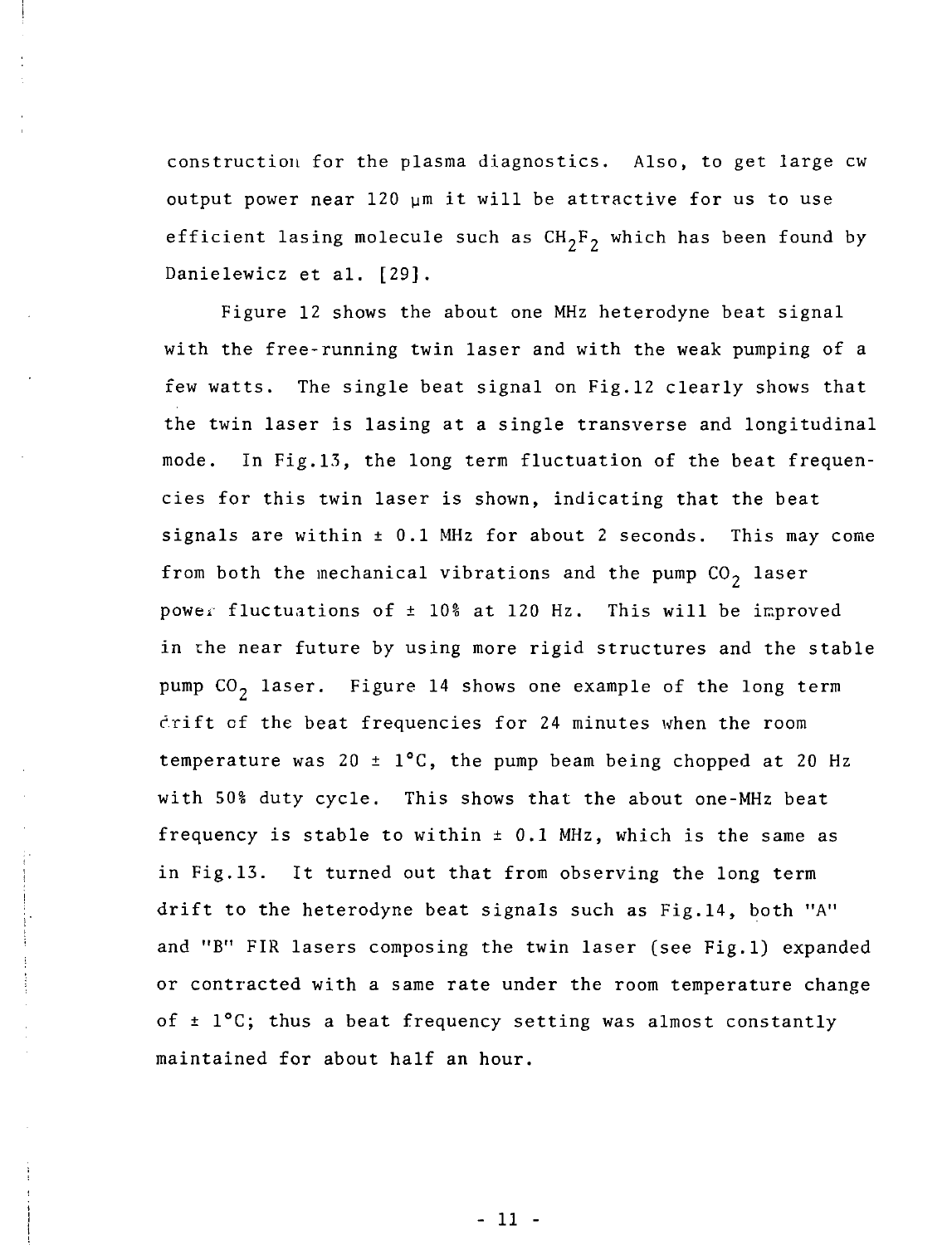#### IV. Conclusion

Our experiments have shown that the Raman-type resrnant two-photon transition may be useful in order to get several MHz phase modulation for the FIR interferometer. When the pump 9.7-  $\mu$ m P(36) CO<sub>2</sub> laser is set at its line center, the pump offset frequency with the 118.8-µm line has been obtained for the first time to be  $-16 \pm 1$  MHz from the frequency separation of the anti-symmetric doublet. This twin FIR laser will be applied to, for example, the JIPP T-II Tokamak machine [10] to measure the temporal behavior of electron density in the near future, as will be published elsewhere.

#### Acknowledgements

The authors wish to thank Professor H. Yoshinaga and Professor T. Tsukishima for their encouragement. They also wish to acknowledge Dr. J. Heppner, Professor C. 0. Weiss, Professor G. Duxbury, Dr. E. J. Danielewicz, Dr. J.-M. Lourtioz and Dr. H. P. Röser for their valuable information. We are grateful to Professor J. 0. Henningsen for his valuable information and critical reading the manuscript.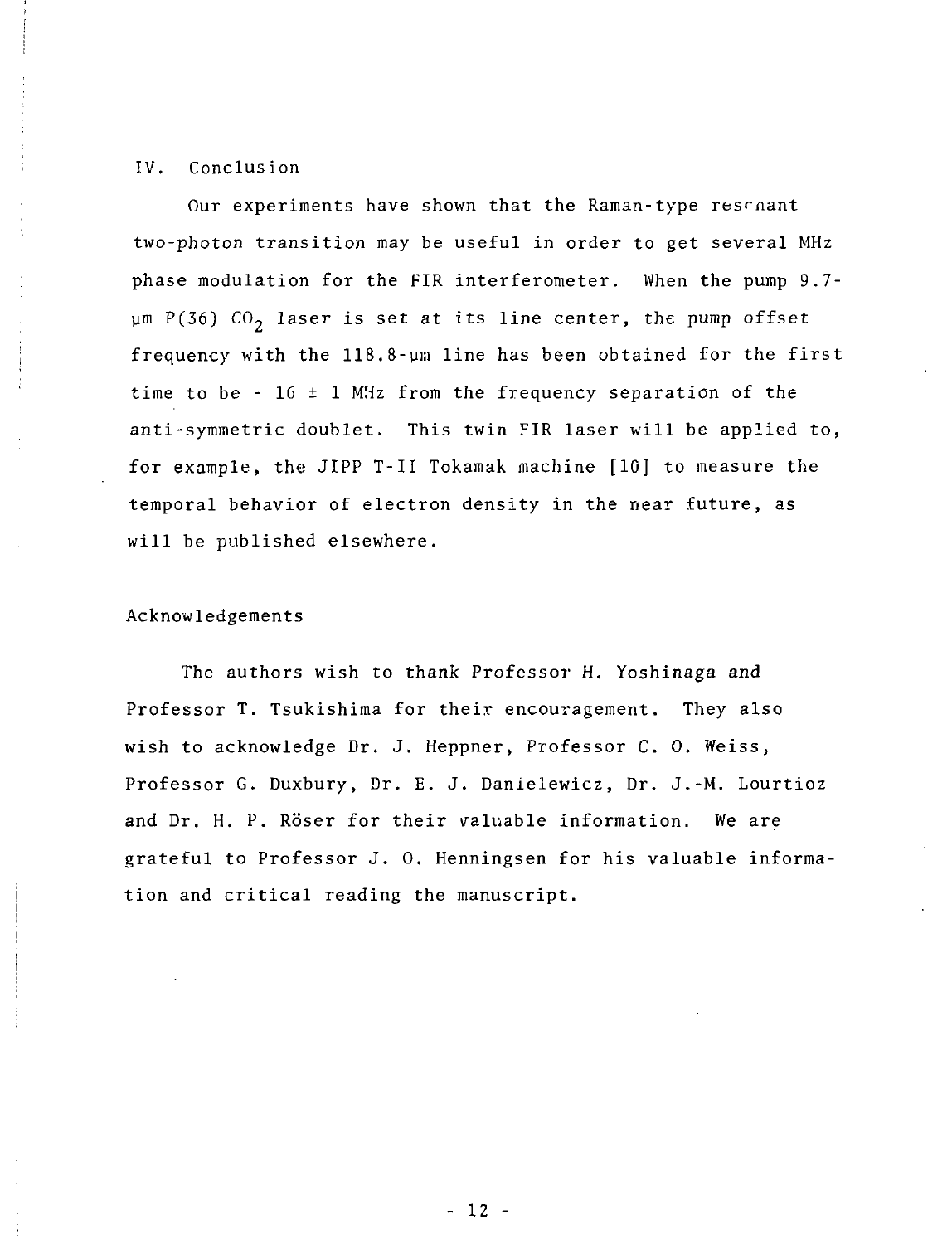#### References

- [1] D. Véron, "Submillimeter interferometry of high density plasmas", DPh-PFC-SCP, EUR-CEA-FC-980 (Fontenay-aux-Roses, France), pp.1-60, Dec. 1978.
- [2] D. Veron, "High sensitivity HCN laser interferometer for plasma electron density measurements", Opt. Comniun., vol.10, pp.95-98, Jan. 1974.
- [3] S. M. Wolfe, K. J. Button, J. Waldman, and D. R. Cohn, "Modulated submillimeter laser interferometer system for plasma density measurements", Appl, Opt., vol.15, pp.2645- 2648, Nov. 1976.
- [4] R. W. Peterson, F. C. Jahoda, and D. A. Platts, "Doppler shift of 1 MHz at 119  $\mu$ m", Bull. Am. Phys. Soc., vol.23, p.773, Sept. 1978.
- [5] D. Veron, J. Certain, and J. P. Crenn, "Multichannel HCN interferometer for electron density profile measurements of tokamak plasmas", J. Opt. Soc. Am., vol.67, pp.964-967, Jul. 1977.
- [6] T. Y. Chang, "Optical pumping in gases", in "Nonlinear Infrared Generation", ed. Y.-R. Shen, Springer-Verlag Berlin Heidelberg New York, pp.215-274, 1977.
- [7] D. Seligson, M. Ducloy, J. R. R. Leite, A. Sanchez, and M. S. Feld, "Quantum mechanical featuers of optically pumped cw FIR lasers", IEEE J. Quantum Electron., vol. QE-13, pp.468-472, Jun. 1977.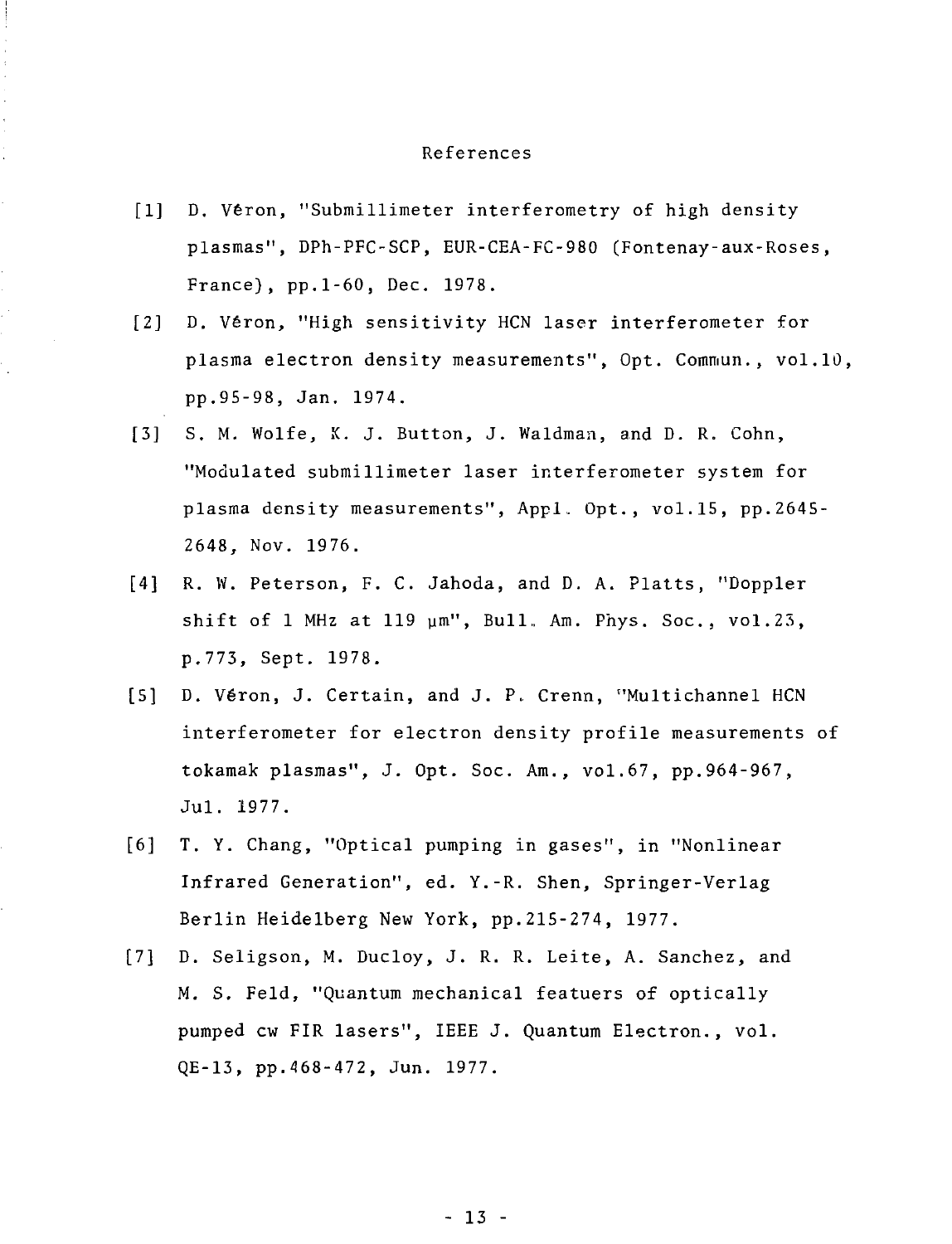- [8] J. Heppner, and C. 0. Weiss, "Anisotropic gain in an optically pumped cw FIR laser", Opt. Commun., vol.21, pp.324-326, Jun. 1977.
- [9] J. Heppner, C. O Weiss, and P. Plainchamp, "Far infrared gain measurements in optically pumped  $CH_5OH$ ", Opt., Commun., vol,. 23, pp.381-384, Dec. 1977.
- [10] J. Fujita, S. Itoh, K. Kadota, K. Kawahata, Y. Kawasumi, T. Kuroda, K. Matsuoka, K. Matsuura, A. Miyahara, K. Miyamoto, N. Noda, K. Ohkubo, K. Sakurai, K. Sato, M. Sato, S. Tanahashi, Y. Terashima, and K. Toi, "Suppression of major disruption by neutral gas injection and plasma current control in J.I.P.P. T-II torus", Proc. 7th Int. Conf. on Plasma Physics and Controlled Nuclear Fusion Research, Paper IAEA-CN-37-N-2, Innsbruck, 1978.
- [11] P. M. Plainchamp, "Frequency instability measurements of the CH,0H optically pumped laser at 70.5 and 118 Vm", IEEE J. Quantum Electron., vol.QE-15, pp.860-864, Sept. 1979.
- [12] M. Yamanaka, "Optically pumped waveguide lasers", J. Opt. Soc. Am., vol.67, pp.952-958, Jul. 1977.
- [13] D. T. Hodges, F. B. Foote, and R. D. Reel, "High-power operation and scaling behavior of cw optically pumped FIR waveguide lasers", IEEE J. Quantum Electron., vol.QE-13, pp.491-494, Jun. 1977.
- [14] J. P. Crenn, "A study of waveguides for far infrared interferometers measuring electron density of Tokamak plasmas", IEEE Tran. Microwave Theory Tech., vol. MTT-27, pp.573-577, Apr. 1979.

- 14 -

 $\ddot{\phantom{0}}$  .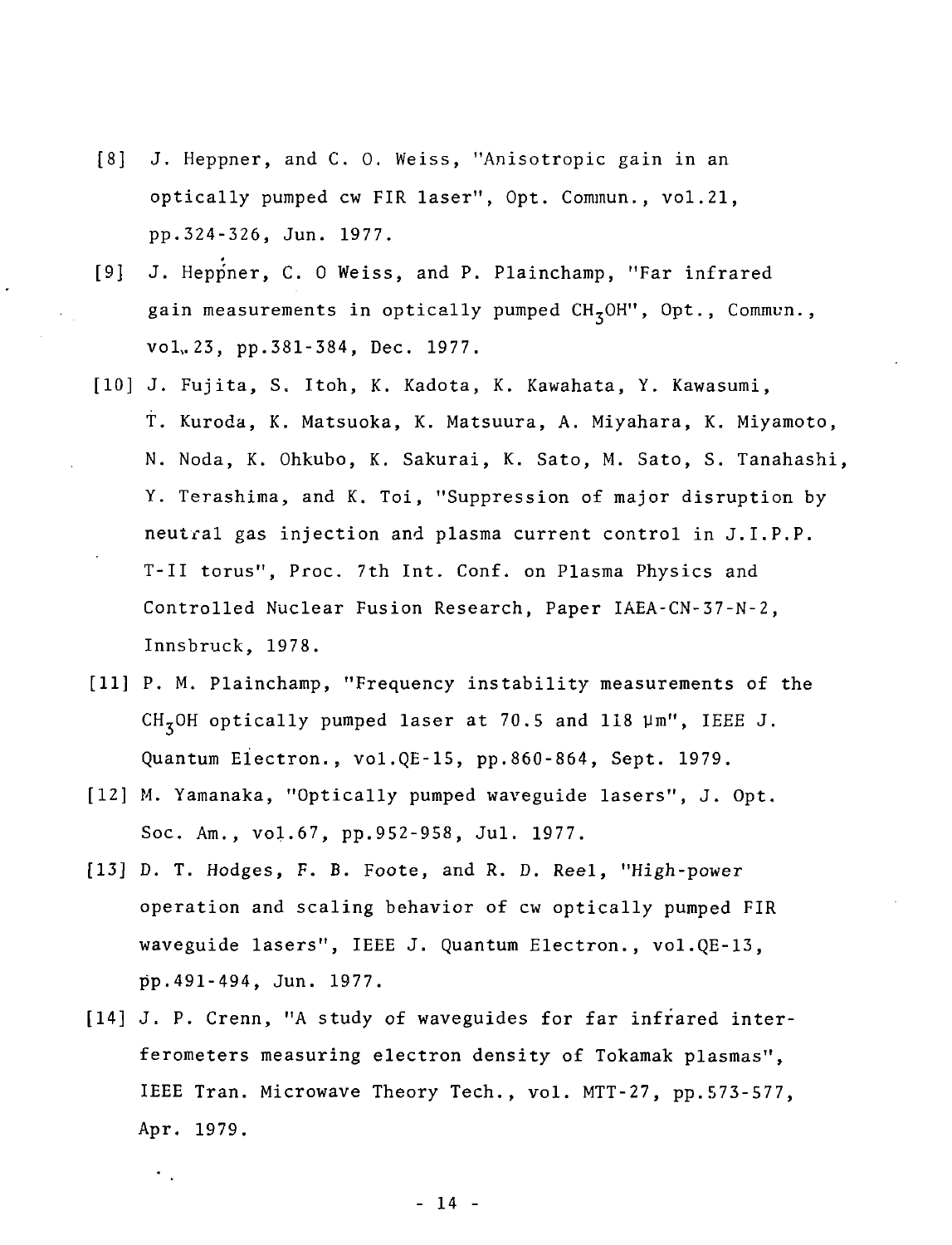- [IS] Available in forms of pipe and rod from the Nippon Electric Glass Co., Ltd., 2-Chome-7-1, Seiran, Otsu-City 520, Japan.
- [16] D. A. Weitz, W. J. Skocpol, and M. Tinkham, "Capacitivemesh output couplers for optically pumped far-infrared lasers", Opt. Lett., vol.3, pp.13-15, Jul. 1978.
- [17] M. W. Lund, J. N. Cogan, and J. A. Davis, "Low-cost method for stabilization of a  $CO<sub>2</sub>$  laser for use in far infrared laser pumping", Rev. Sci. Instrum., vol.50, pp.791-792, Jun. 1979.
- [18] T. Koizumi, and K. Nagasaka, to be published, 1979.
- [19] J. 0. Henningsen, "Assignment of laser lines in optically pumped CH<sub>3</sub>OH", IEEE J. Quantum Electron., vol.QE-13, pp.435-441, Jun. 1977.
- [20] E. J. Danielewicz, Jr., and P. D. Coleman, "Assignments of the high power optically pumped cw laser lines of  $CH<sub>z</sub>OH''$ , IEEE J. Quantum Electron., vol.QE-13, pp.485-490, Jun. 1977.
- [21] J. R. R. Leite, D. Seligson, J. J. Mickey, M. Ducloy, A. Sanchez, and M. S. Feld, "Quantum mechanical features of optically pumped FIR c.w. lasers", Conf. Dig., 2nd Int. Conf. Winter School on Submm Waves and Their Appl., Puerto Rico, pp.83-84, Dec. 1976 (IEEE CAT No.76 CH 1152-8 MTT) .
- [22] M. Inguscio, A. Moretti, and F. Strumia, "IR-FIR transferred Lamb-dip spectroscopy in optically pumped molecular lasers", Opt. Commun., vol.30, pp.355-360, Sept. 1979.
- [23] J.-M. Lourtioz, R. Adde, D. Bouchon, and J. Poutnau, "Design and performances of a cw  $CH<sub>z</sub>OH$  waveguide laser", Rev. Phys. Appl., vol.14, pp.323-330, Feb. 1979; J.-M. Lourtioz and

- 15 -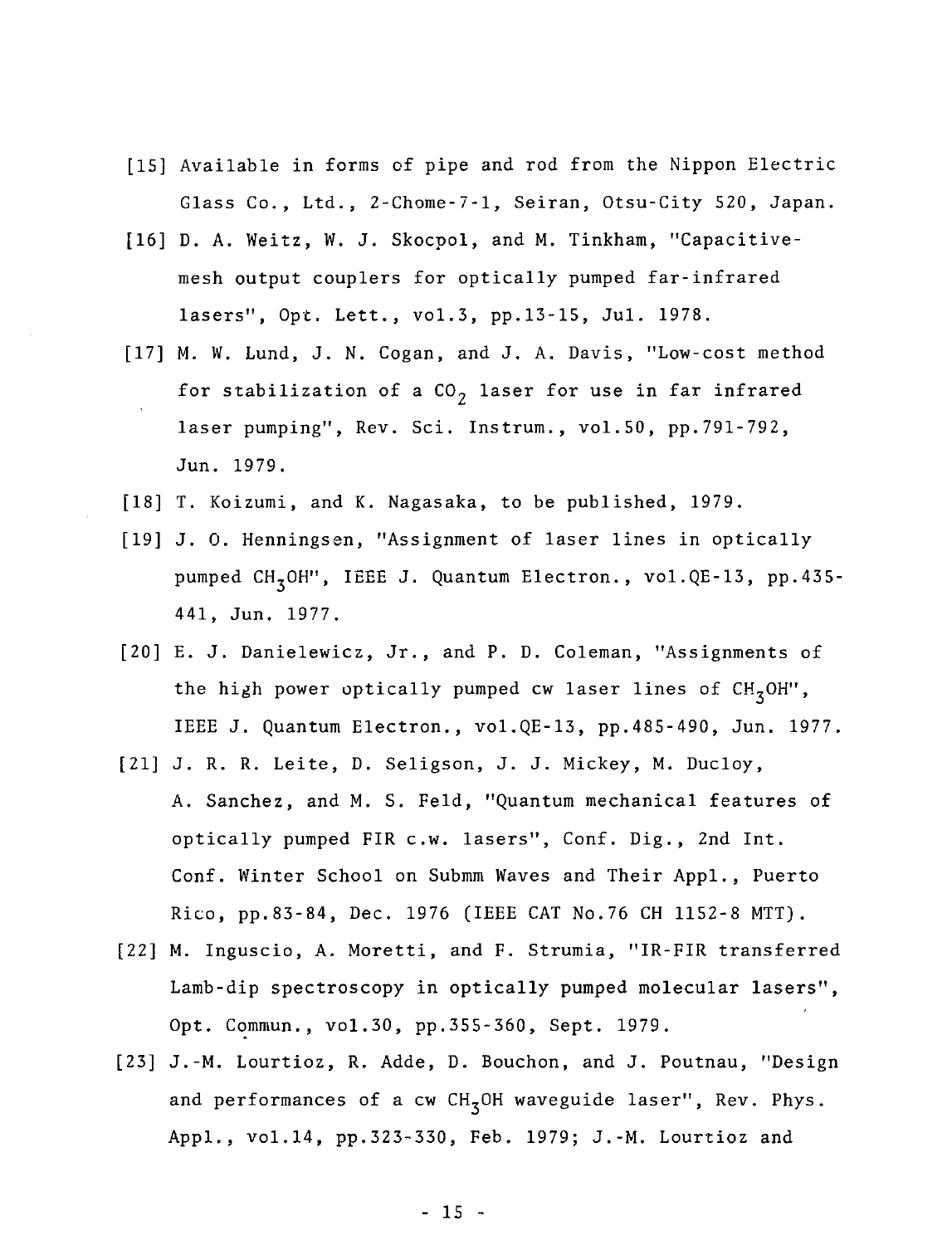R. Adde, "Diagnostic experiments and modeling of the 118 pm  $CH<sub>7</sub>OH$  laser", J. de Phys., to be published, 1979; and private communication, 1979.

- [24] F. R. Petersen, D. G. McDonald, J. D. Cupp, and B. L. Danielson, "Accurate rotational constants, frequencies, and wavelengths from  $12c^{16}$ , lasers stabilized by saturation absorption", in "Laser Spectroscopy" eds. R. G. Prewer and A. Mooradian, Plenum Press, New York and London, pp.555-569, 1977.
- [25] J. B. Koffend, S. Goldstein, R. Bacis, R. W. Field, and S. Ezekiel, "Doppler-free stimulated-emission spectroscopy and secondary frequency standards using an optically pumped laser", Phys. Rev. Lett., vol.41, pp.1040-1044, Oct. 1978.
- [26] J. Heppner, and C. 0. Weiss, private communication, 1979.
- [27] T. A. Nussmeier, and R. L. Abrams, "Stark cell stabilization of  $CO<sub>2</sub>$  laser", Appl. Phys. Lett., vol.25, pp.615-617, Nov. 1974.
- [28] A. Van Lerberghe, S. Avrillier, and C. J. Borde, "High stability cw waveguide  $CO<sub>2</sub>$  laser for high resolution saturation spectroscopy", IEEE J. Quantum Electron., vol.QE-14, pp.481-486, Jul. 1978.
- [29] E. J. Danielewicz, Jr., T. A. Galantowicz, F. B. Foote, R. D. Reel, and D. T. Hodges, "High performance at new FIR wavelengths from optically pumped  $CH_2F_2$ ", Opt. Lett., vol.4, pp.280-282, Sept. 1979.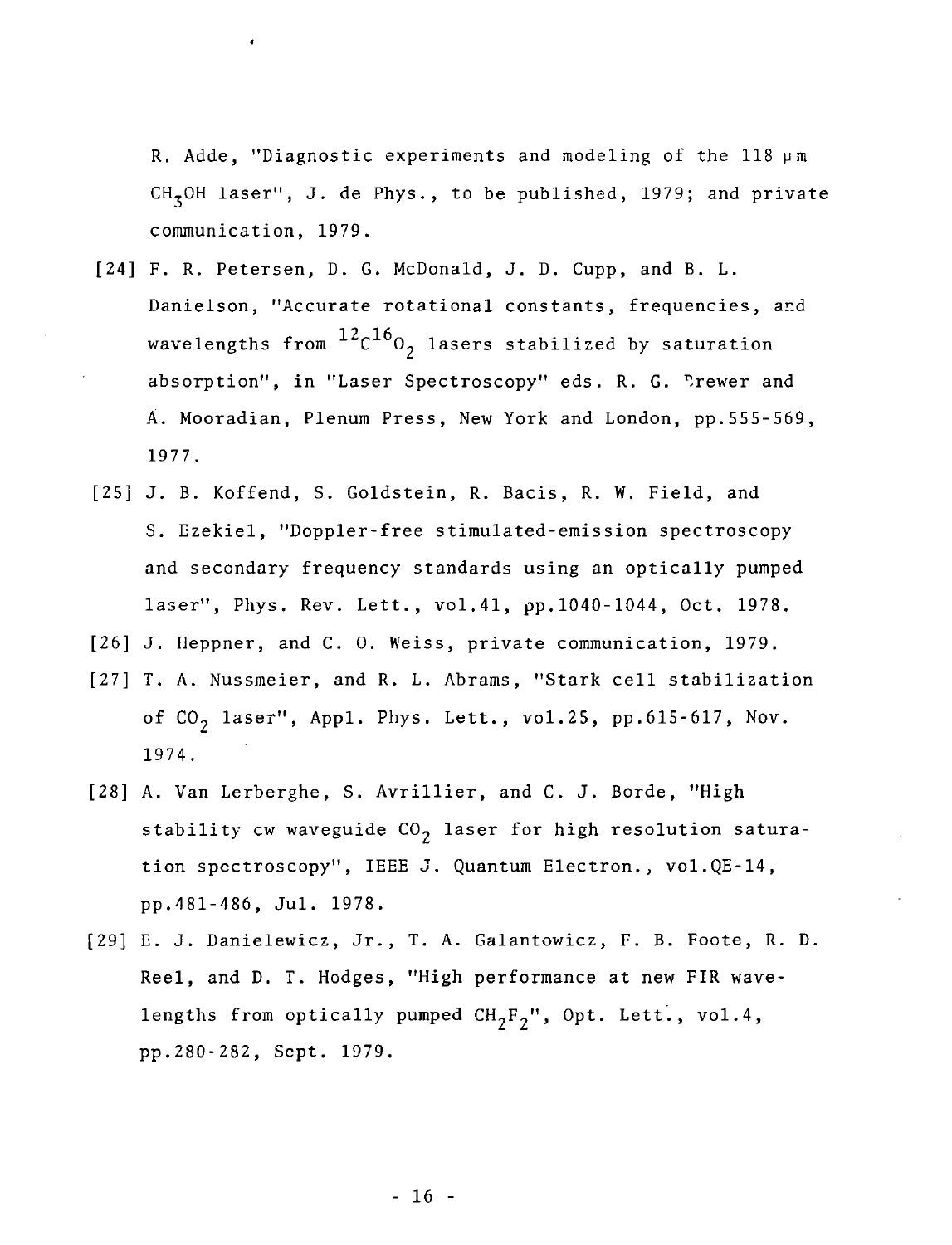#### Figure Captions

- Fig.l Schematic of modulated FIR laser interferometer system using the twin optically-pumped  $118.8 \text{--} \mu \text{m}$  CH<sub>3</sub>OH laser. Fig.2 Experimental arrangement for the simple frequency stabilization with no frequency modulation of the cw  $CO<sub>2</sub>$  laser for the FIR laser pumping.
- Fig.3 The cw  $CO<sub>2</sub>$  laser frequency of P(36) line at 9.7 um was stabilized servo-mechanically by utilizing the slope of the detuning curve. By changing the reference voltage in Fig.2, the lasing frequency was easily changed.
- Fig.4 Anti-symmetric doublet due to the Raman-type resonant two-photon transition observed at 118.8  $\mu$ m of CH<sub>z</sub>OH laser, where  $X = 10$  which is the calculated value. From left to right, the  $CH<sub>z</sub>OH$  pressure was 115, 80 and 91 mtorr, respectively.
- Fig.5 Doublet separation frequency at 118.8 ym was continuously increased with increasing the pump offset frequency. From right to left, the pump offset calcualted is + 6.7, + 8.0 and + 9.8 MHz, respectively. The  $CH<sub>z</sub>OH$  pressure was 120 mtorr.
- Fig.6 Anti-symmetric doublet was not present at 170.6 ym. The CH<sub>z</sub>OH pressure was 91 and 95 mtorr at 118.8 and 170.6 ym, respectively.
- Fig.7 Doublet due to the Raman-type resonant two-photon transition observed on both modes a and b at 70.5 ym, where the  $CH_3OH$  pressure was 74 mtorr.

- 17 -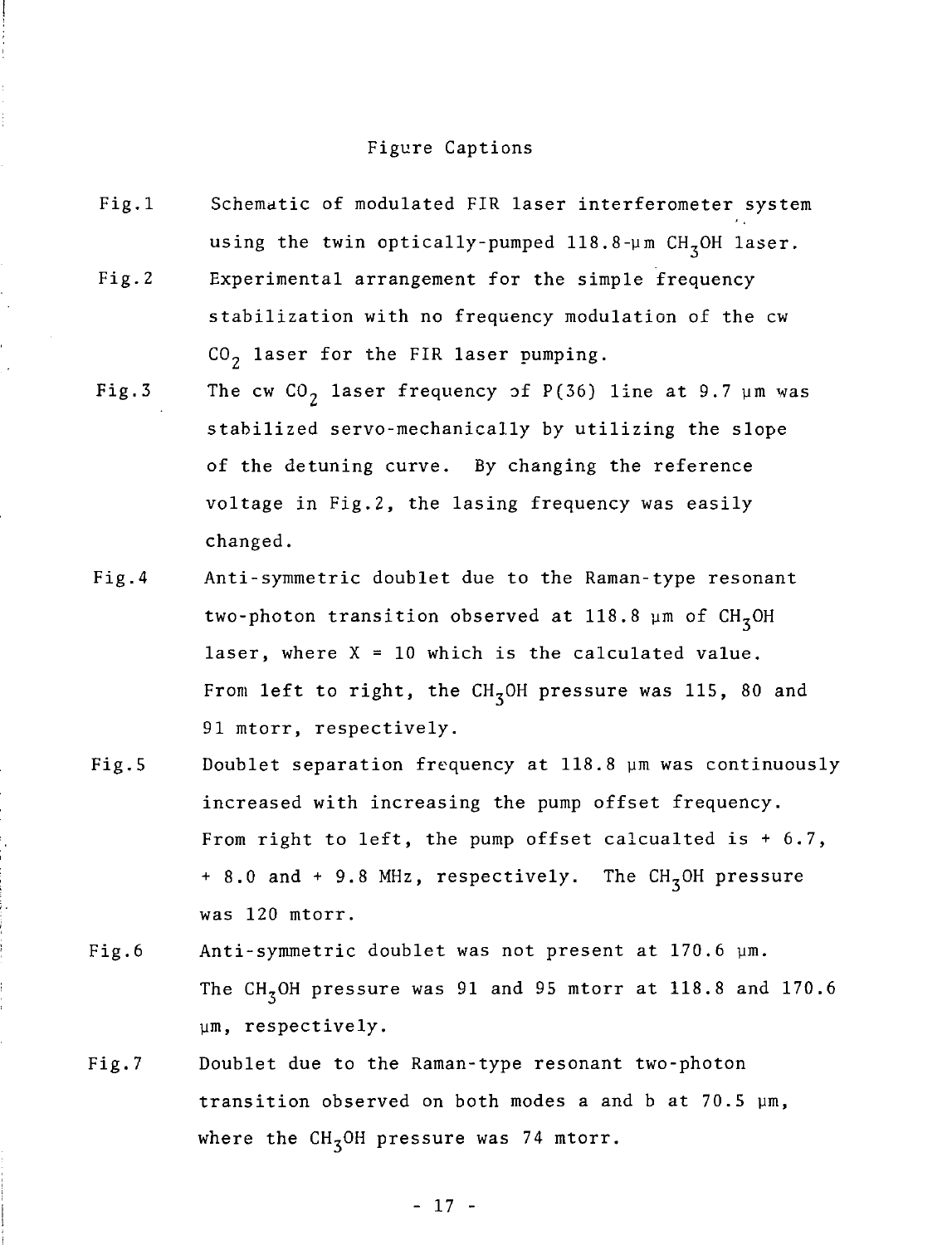- Fig.8 Anti-symmetric doublet observed at 118.8 ym when the pump  $CO<sub>2</sub>$  laser was set at line center. The pump  $CO<sub>2</sub>$ laser power was a few watts and the  $CH_2OH$  pressure was 120 mtorr. The pump offset was estimated to be - 16  $\pm$ 1 MHz from the doublet separation.
- Fig.9 Anti-symmetric doublet observed at 118.8 ym when the pump power was around 10 W. The pump offsets are calculated from the doublet separations. The doublet separation of 2.6 MHz corresponded nearly to the peak of  $CO<sub>2</sub>$  laser output power. The CH<sub>3</sub>OH pressure was 120 mtorr.
- Fig.10 By changing the pump power intensity slightly in order to neglect the effects of cavity loss on FIR gain, the power-broadening effect was examined, where the  $CH_7OH$ pressure of 120 mtorr and the pump offset of - 16 MHz were maintained constant.
- Fig.11 Frequency and output power vs. pump offset, observed at 118.8 ym when the pump intensity was large (see Fig.9).
- Fig.12 Heterodyne beat signal at 0.94 MHz with the freerunning twin  $118.8$ -um  $CH<sub>3</sub>OH$  laser.
- Fig. 13 Long term fluctuation of the beat frequecies for the free-running twin  $118.8$ -um CH<sub>3</sub>OH laser.
- Fig.14 Long term drift of the beat frequencies at.118.8 ym when the room temperature was 20  $\pm$  1°C. The pump CO<sub>2</sub> laser beam was chopped at 20 Hz with 50% duty cycle.

- 18 -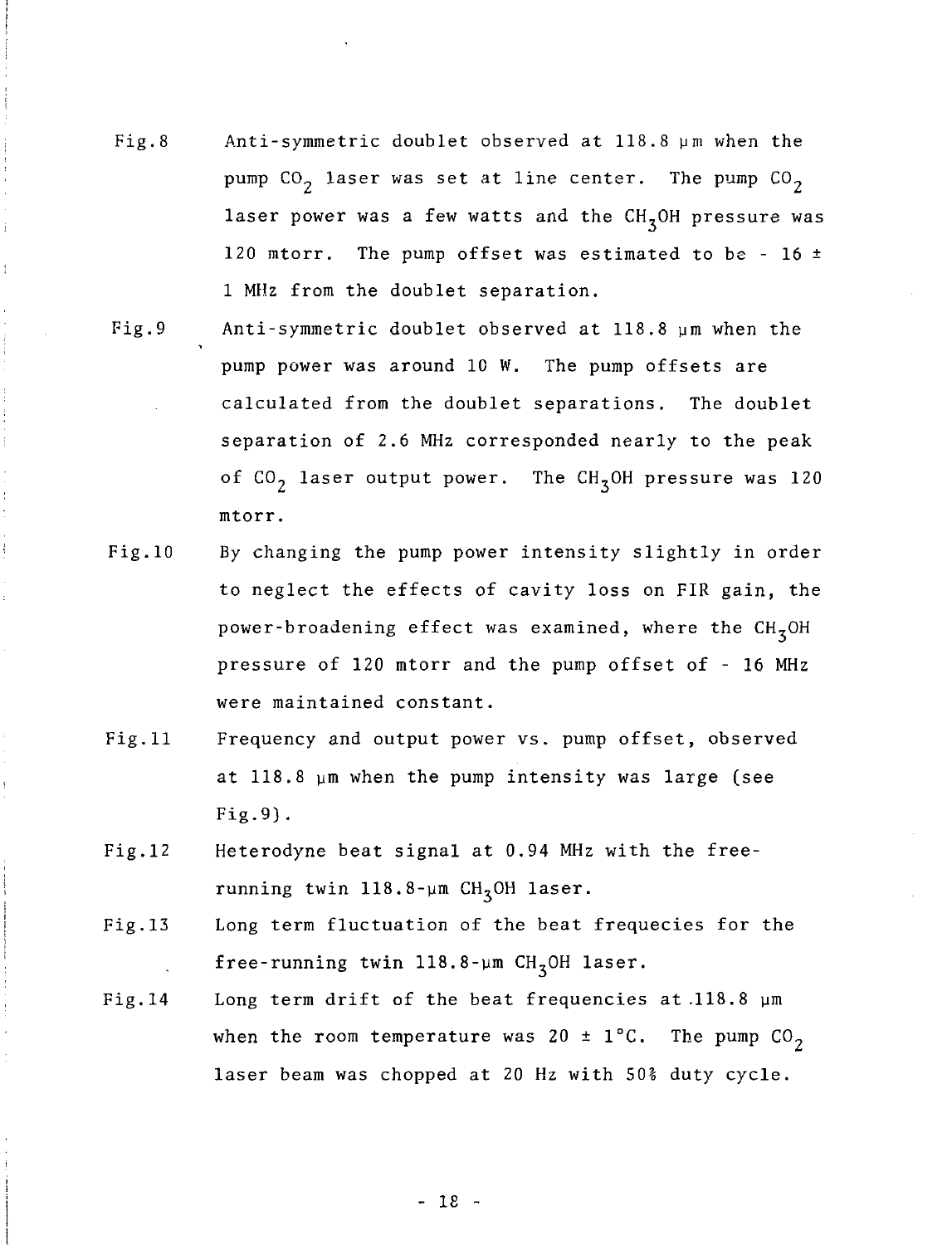

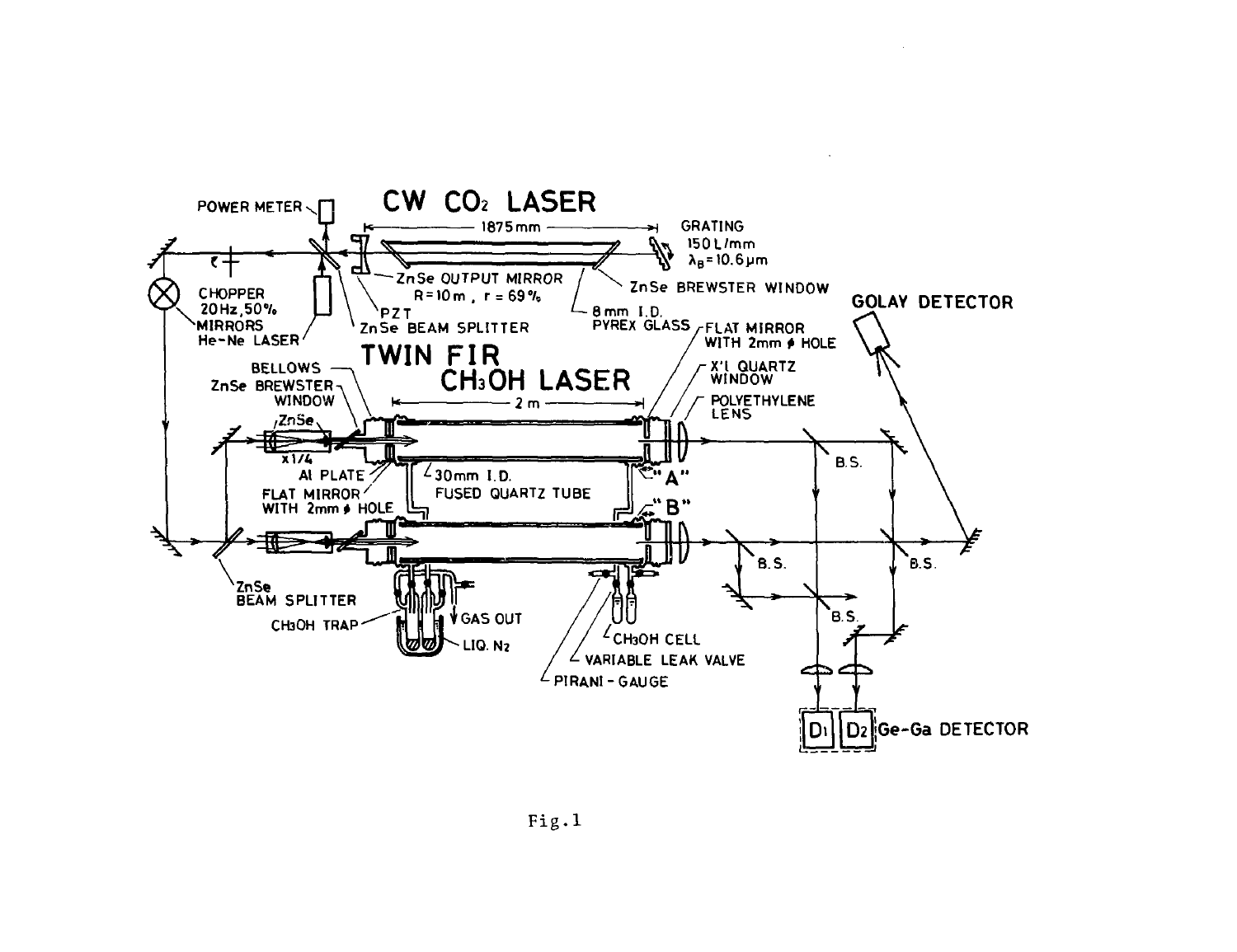

Fig.2

 $\sim$ 

 $\ddot{\phantom{a}}$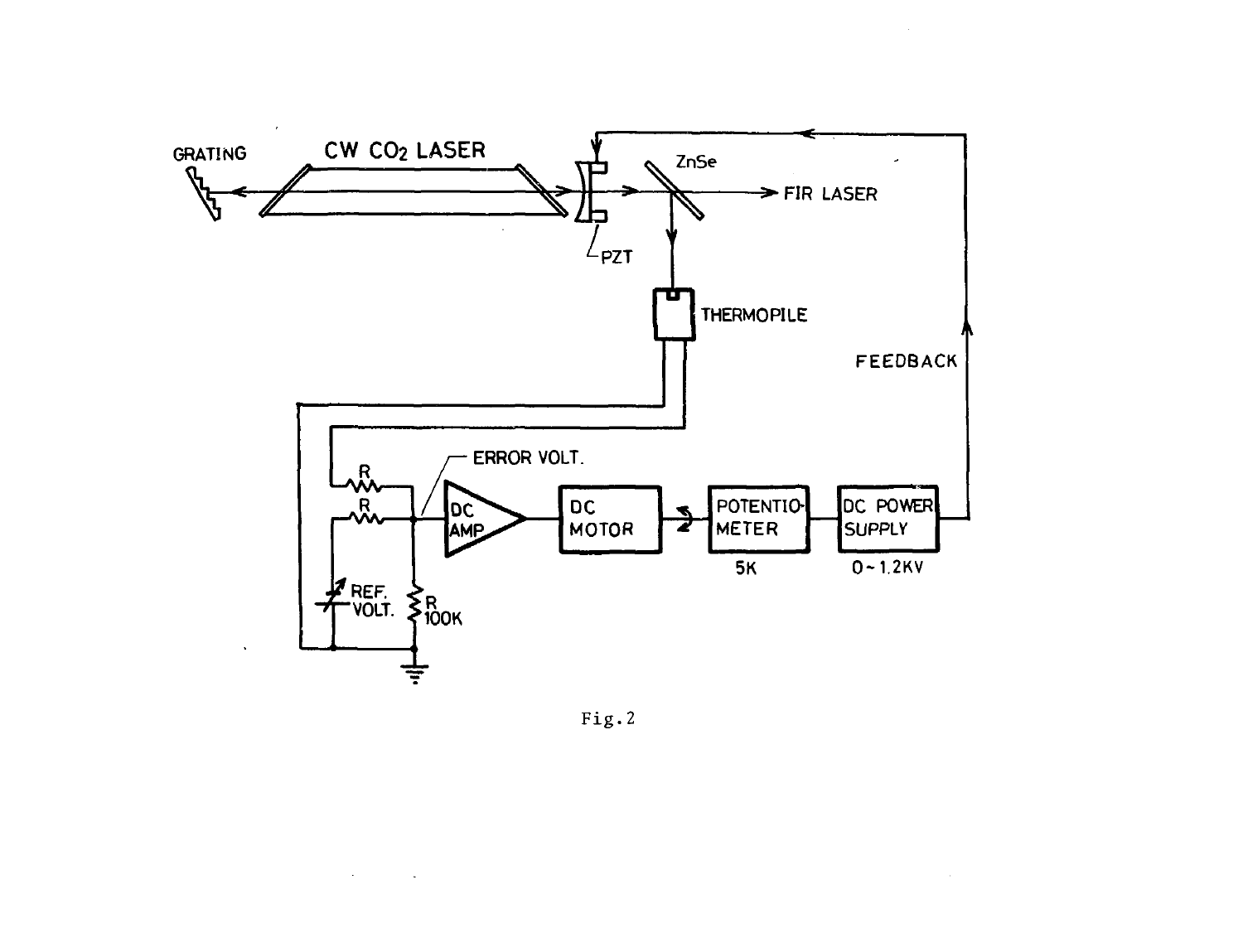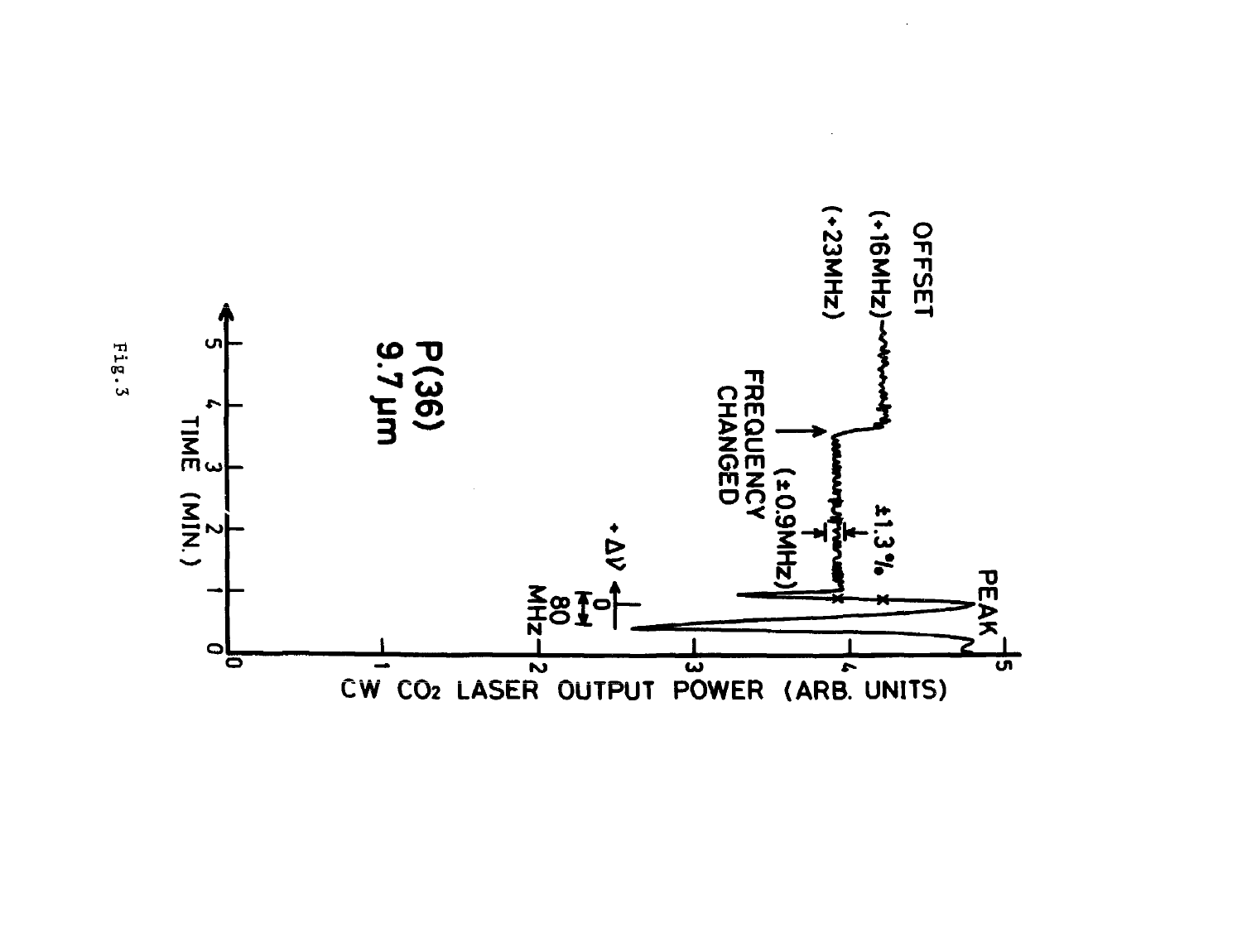

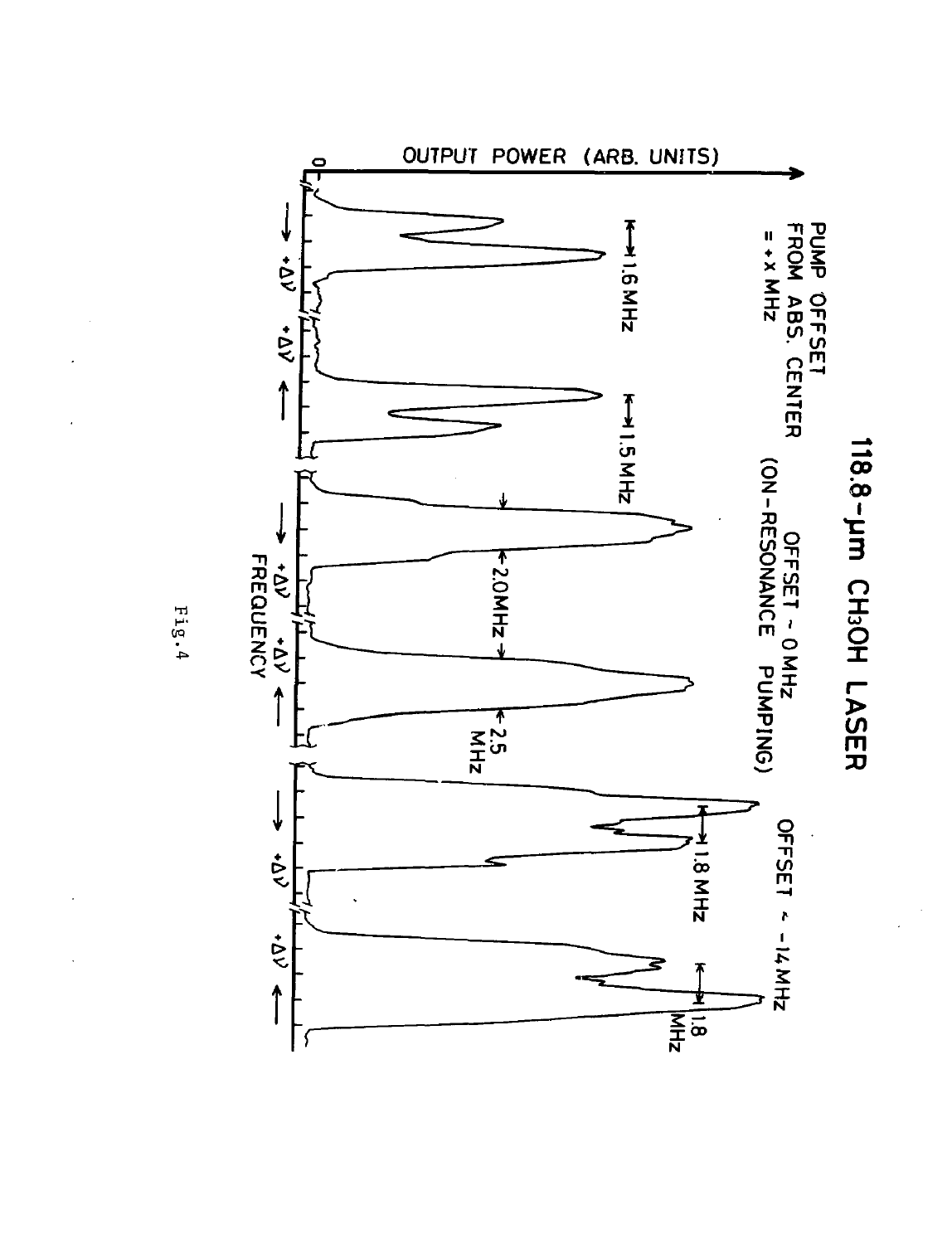

Fig.5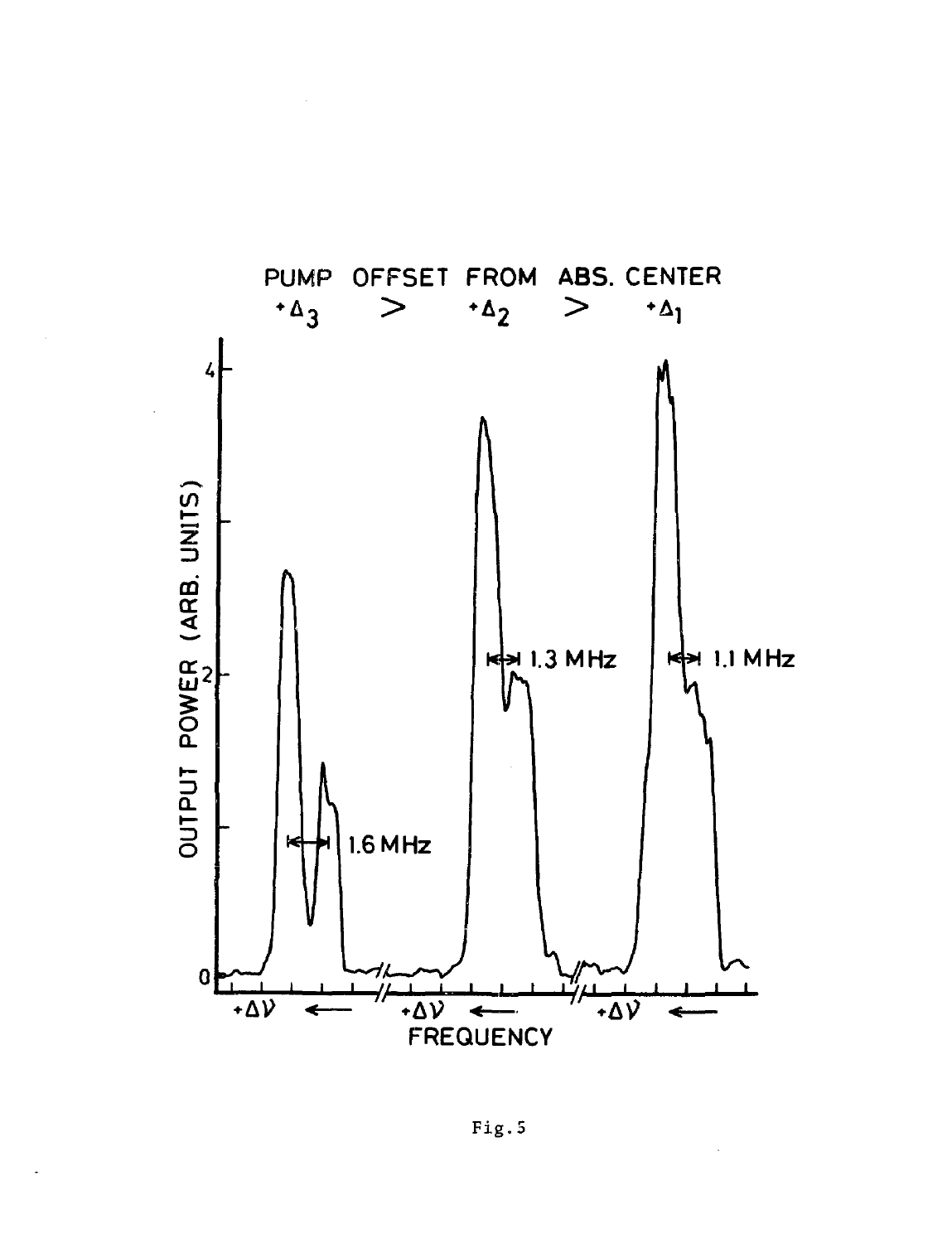



 $\lambda$ 

 $\overline{\phantom{a}}$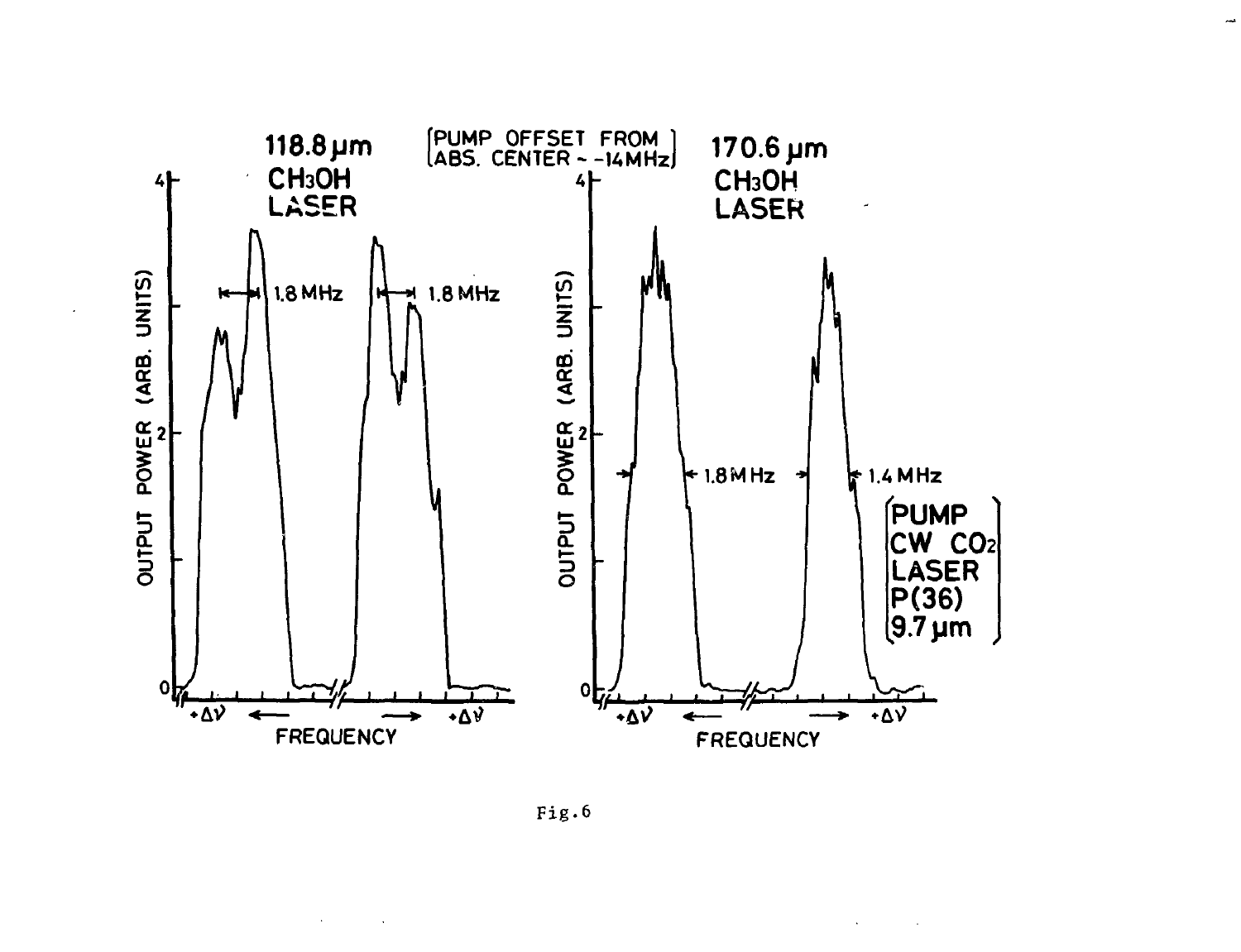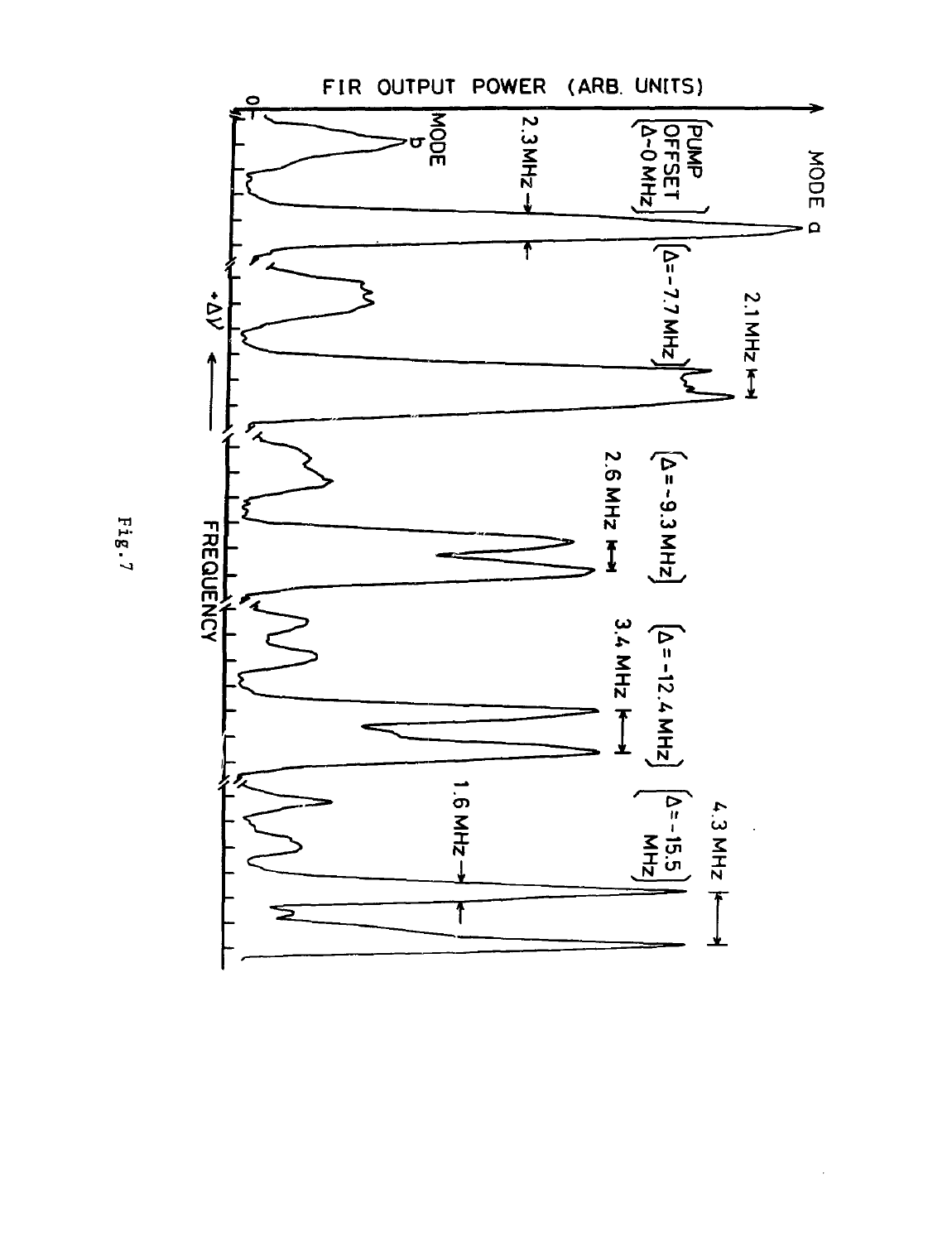

 $\mathcal{A}^{\text{max}}$  and  $\mathcal{A}^{\text{max}}$ 

 $\sim$   $\sim$ 

 $\cdot$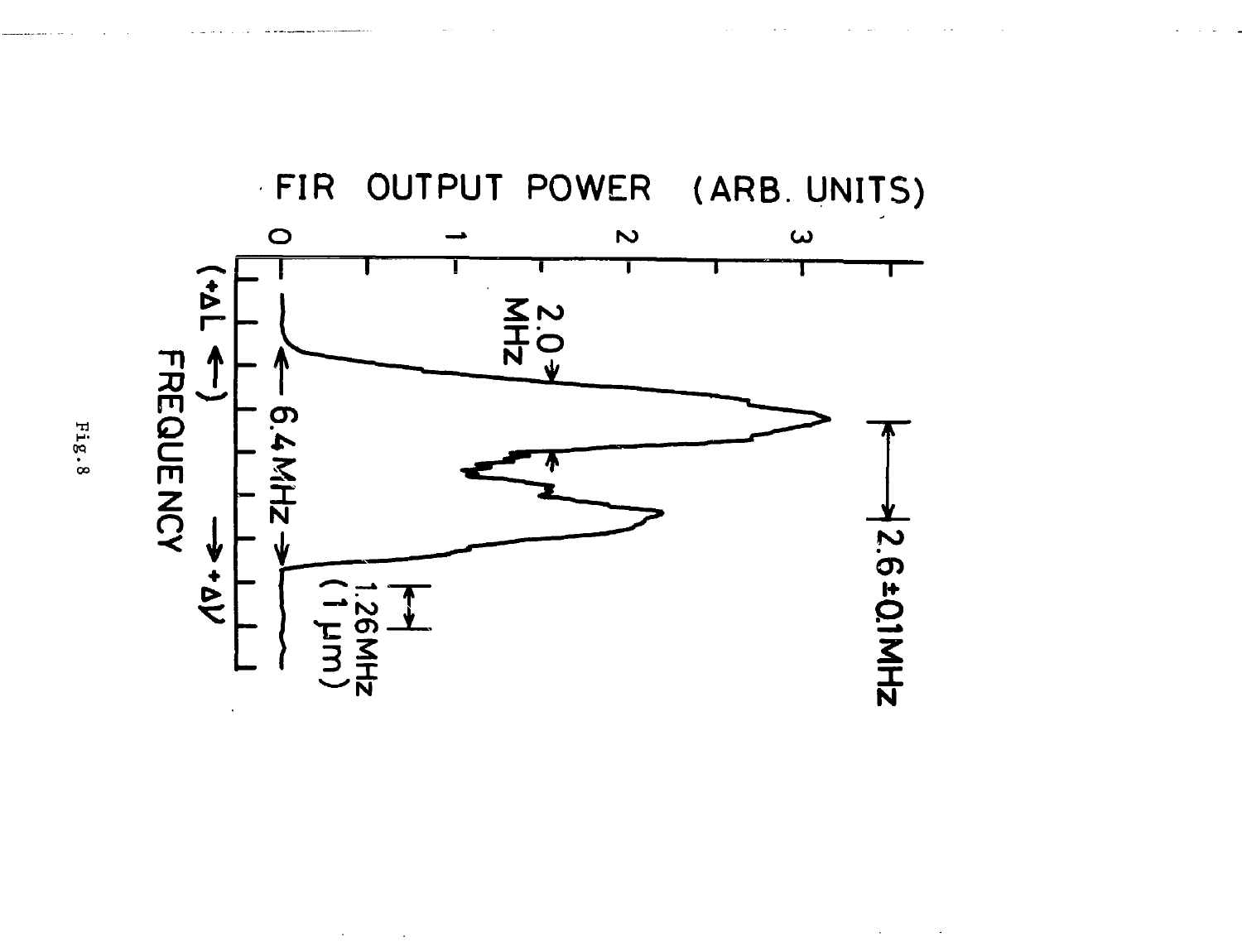

医骨骨骨骨 医心脏 医血管下的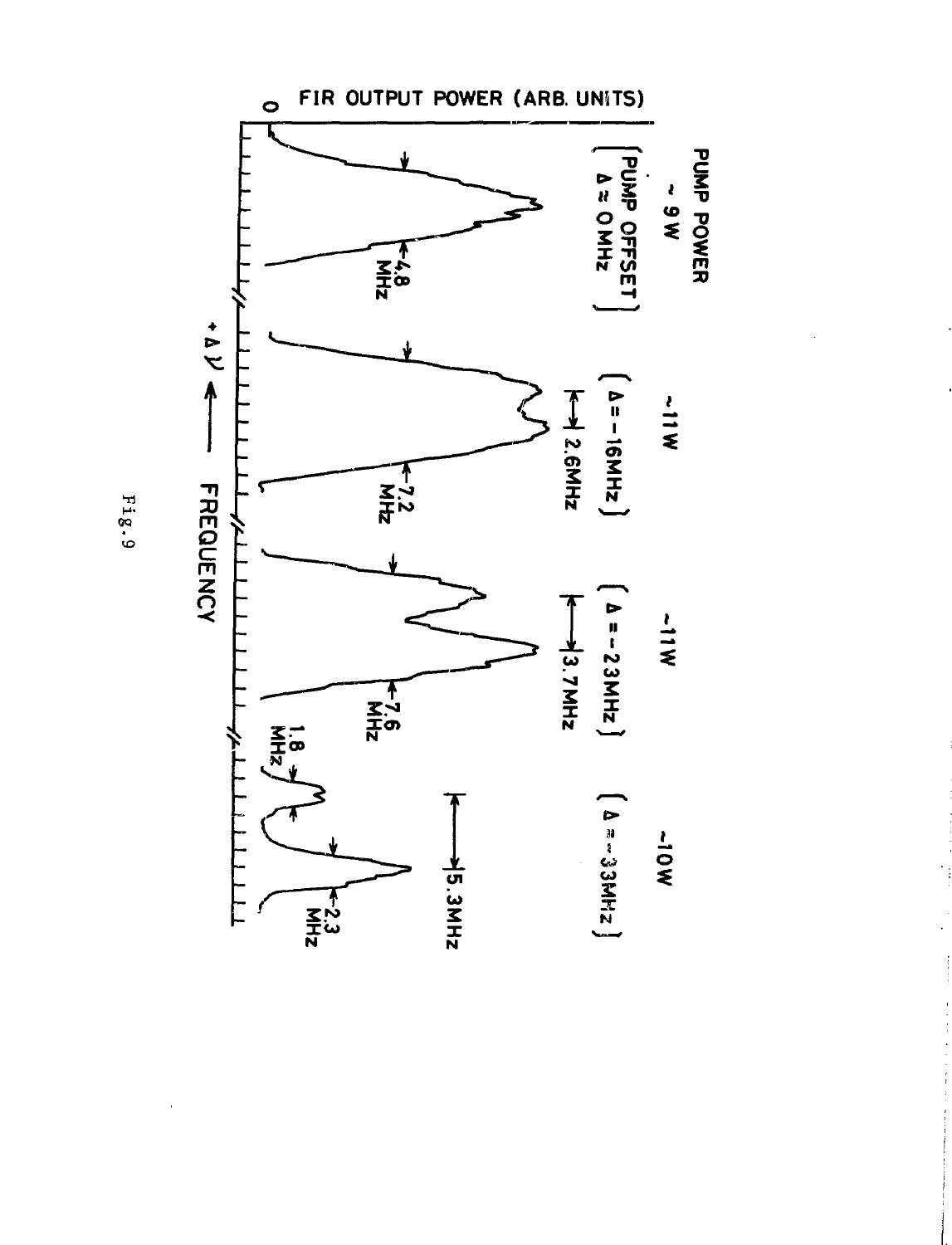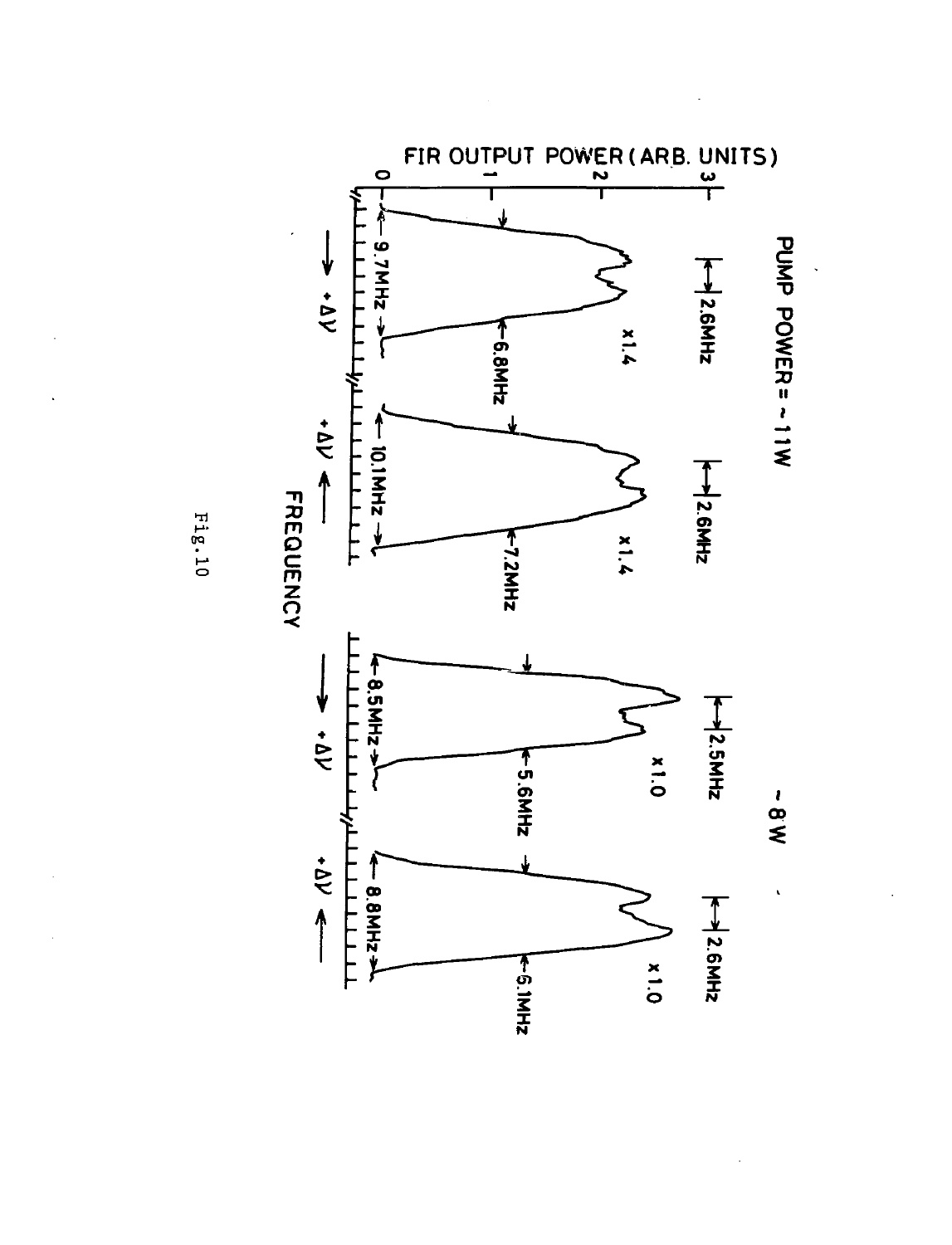

Fig.11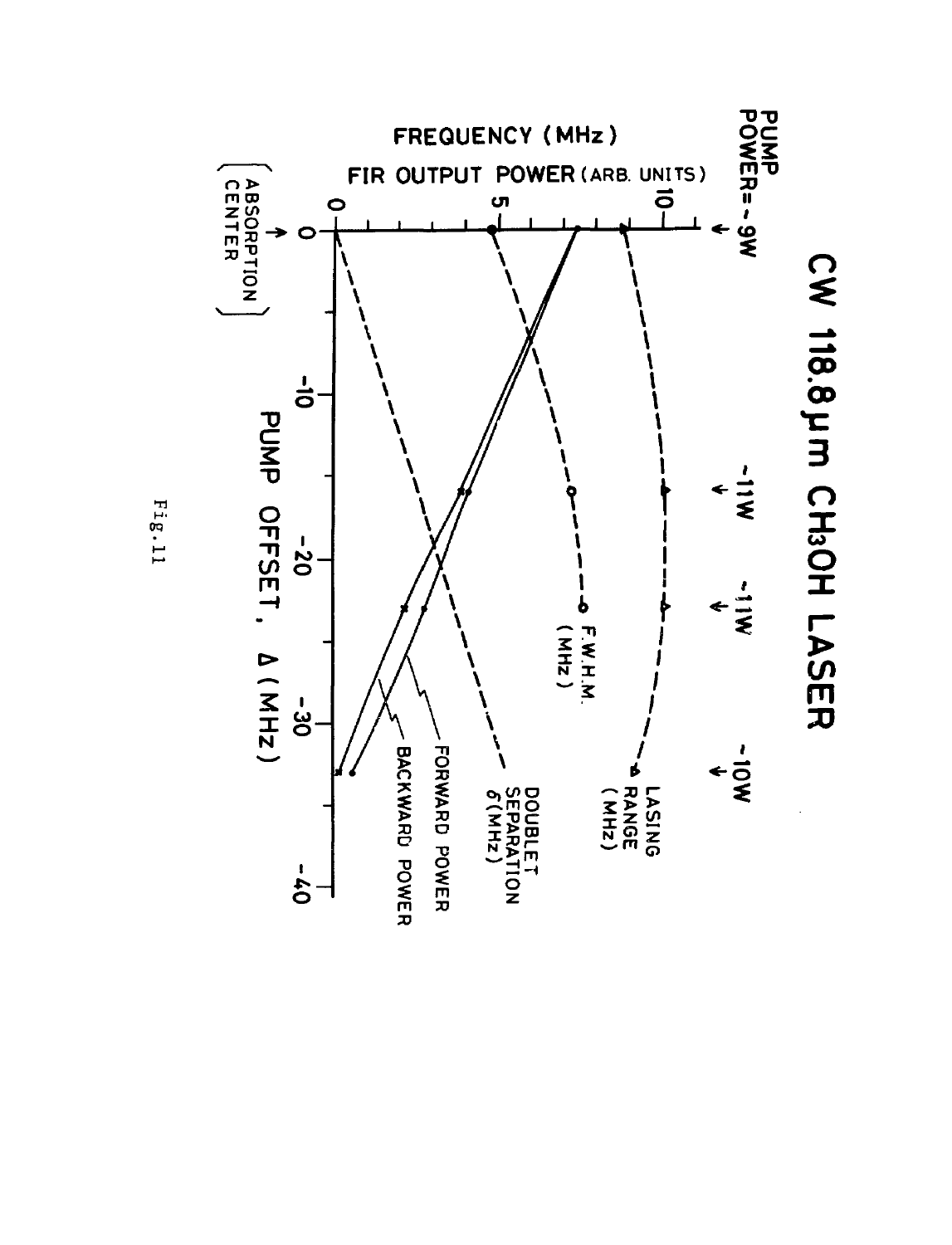

Fig.12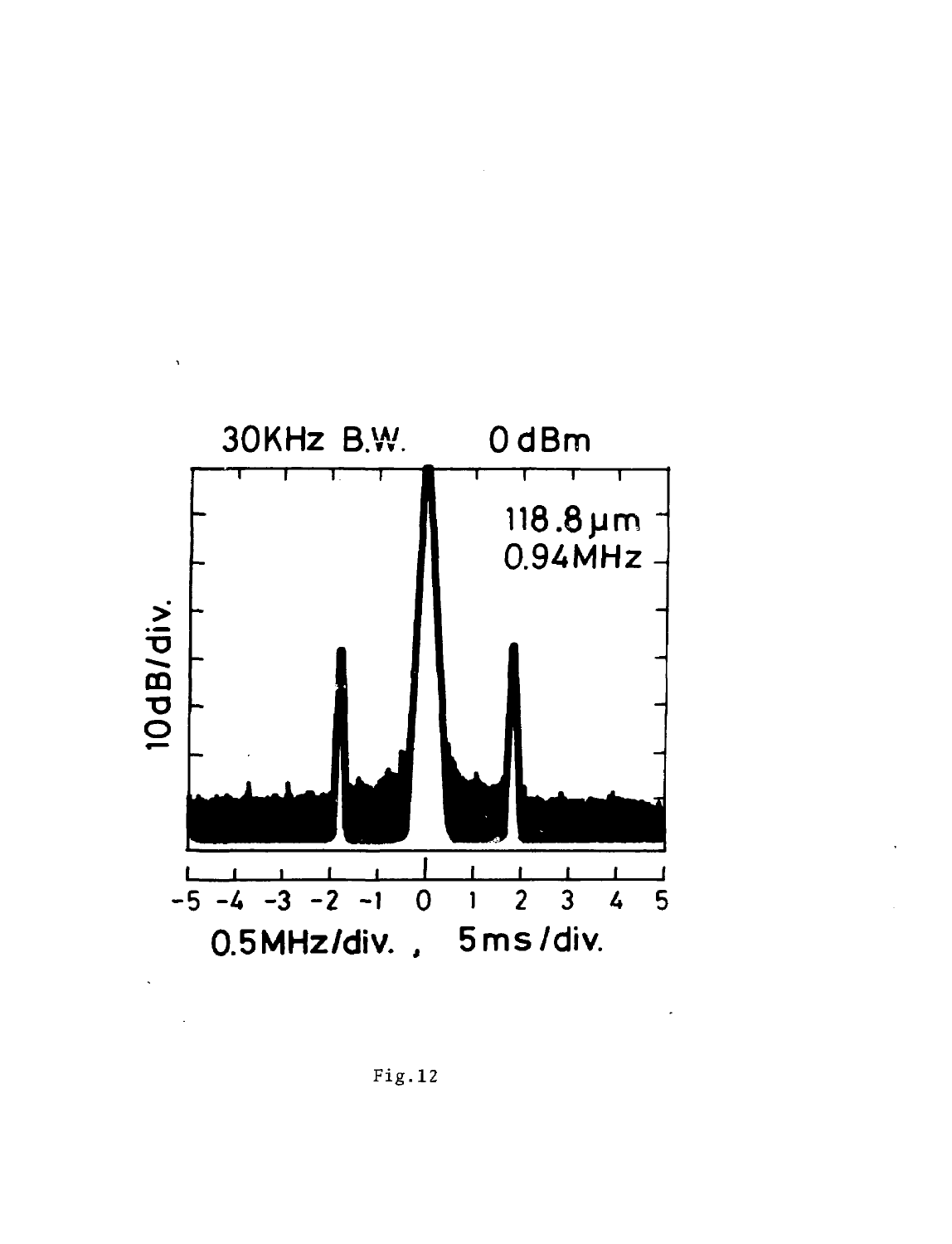

 $Fig.13$